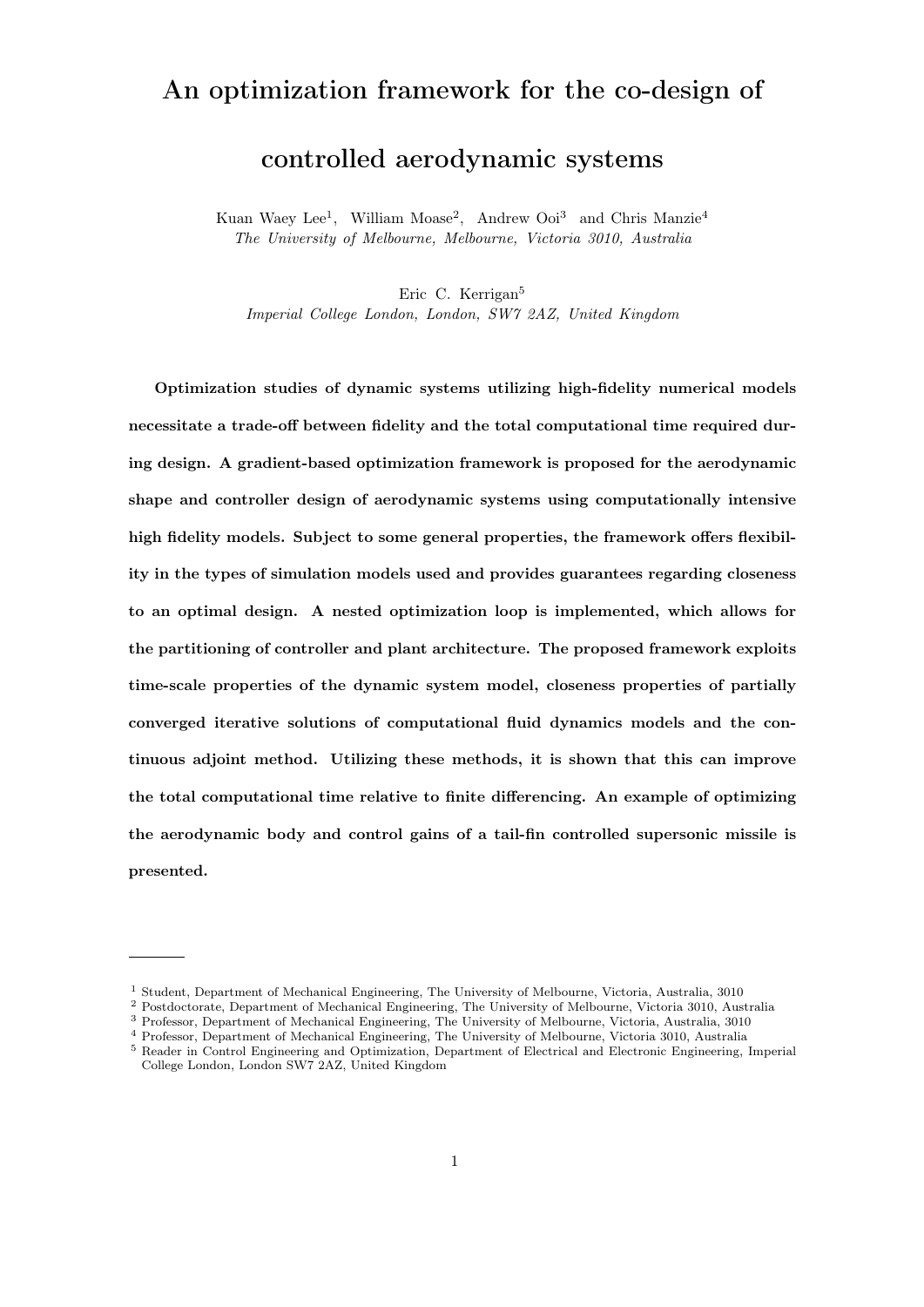## Nomenclature

- $D(t)$  Instantaneous drag, N
- $e(t)$  Normal acceleration tracking error, ms<sup>-2</sup>
- $\tilde{E}$  Dimensionless specific total energy
- f Dimensionless convective flux
- $\hat{\mathbf{F}}$  Aerodynamic force vector, N
- g Acceleration due to gravity,  $ms^{-2}$
- $G_m$  System gain margin, dB
- $G_{m}^*$ System gain margin lower bound, dB
- $I_{yy}$  Second mass moment of inertia on pitch axis, kgm<sup>2</sup>
- J Cost function
- $\nabla \hat{J}$  Computed gradient
- $\nabla J$  True gradient
- $K_A$  Acceleration loop controller gain
- $K_{DC}$  DC controller gain
- $K_R$  Pitch rate loop controller gain
- $l_r$  Characteristic length of tail fin
- $L$  Lift force, N
- $m$  Mass, m
- M Pitching moment, Nm
- n Normal vector of each face
- $\mathbf{n}_S$  Normal surface vector
- $N$  Number of design variables
- q Pitch rate, rads<sup>-1</sup>
- $\mathbf{r}(t)$  Reference trajectory
- s Surface coordinate
- S Baseline surface
- $S'$ Perturbed surface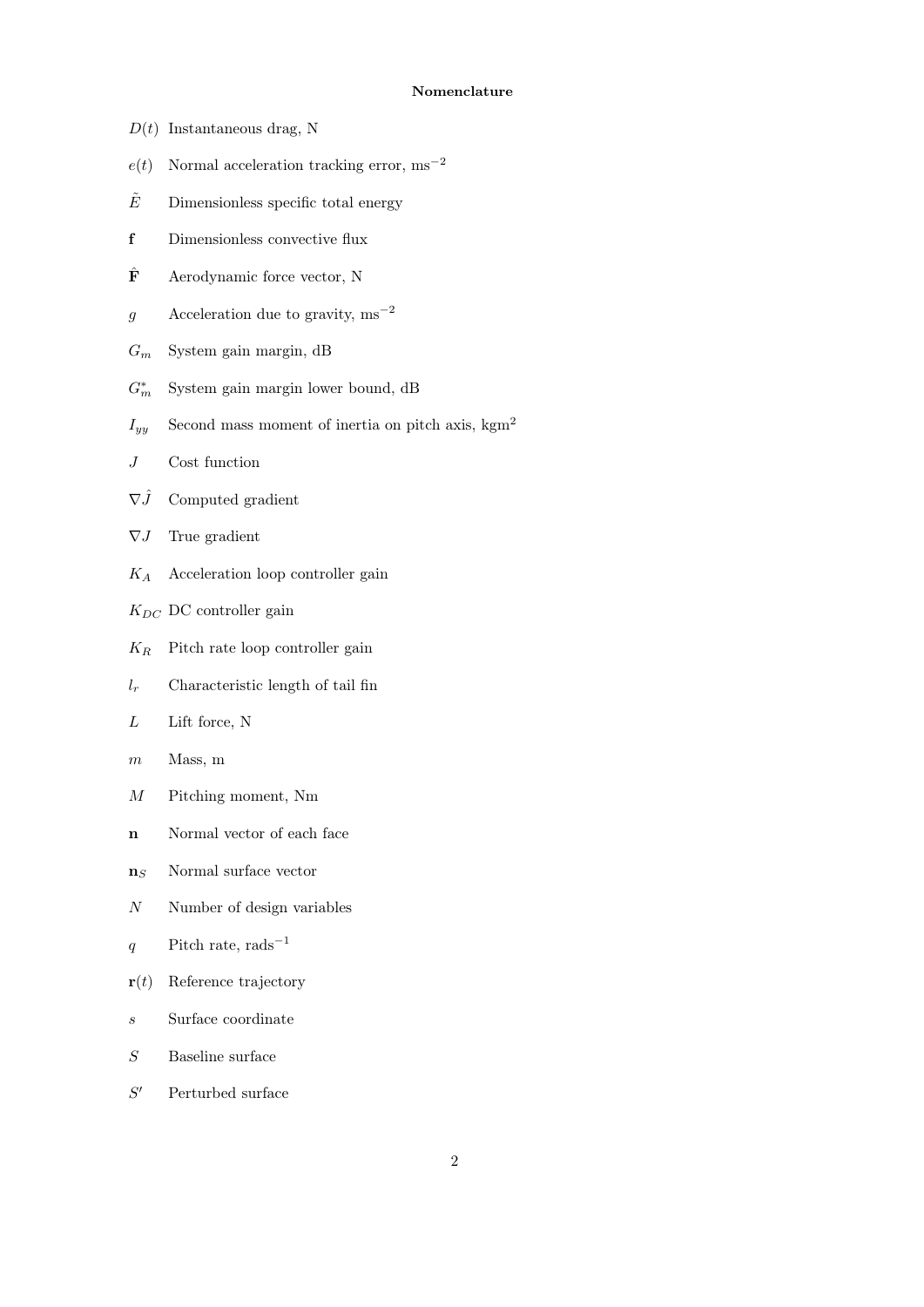- $S_i$  Cell surface area of *i*th cell, m<sup>2</sup>
- $\mathbf{u}(t)$  Controller inputs
- $V$  Missile speed, ms<sup>-1</sup>
- $\tilde{\mathbf{V}}$  Dimensionless fluid velocity vector
- $V_i$  Cell volume of *i*th cell,  $m^3$
- w Cost function weighting constant
- $W_I$  Integral loop controller gain
- $\mathbf{x}_a(t)$  "Slow" system states
- $\mathbf{x}_b(t)$  Controller states
- X Shape deformation variable
- $\mathbf{z}(t)$  "Fast" system states
- $\bar{\mathbf{z}}(t)$  Quasi-steady solution of  $\mathbf{z}(t)$
- $\mathbf{z}_{h,i}(t)$ Volume averaged solution of  $\mathbf{z}(t)$
- $\alpha$  Angle of attack, rad
- $\delta$  Achieved fin deflection, rad
- $\delta_c$  Commanded fin deflection, rad
- $\dot{\delta}_{max}$  Maximum fin deflection rate, rads<sup>-1</sup>
- $\delta_z$  Fin deflection rate, rads<sup>-1</sup>
- $\gamma$  Noise parameter
- $\gamma_f$  Flight path angle, rad
- $\gamma_s$  Ratio of specific heats
- $\epsilon$  Time-scale constant
- $\varepsilon$  Interpolation mapping error
- $\zeta_a$  Actuator damping ratio
- $\zeta_c$  Controller damping ratio
- $\eta$  Normal acceleration, ms<sup>-2</sup>
- $\eta_c$  Commanded normal acceleration,  $\mathrm{ms}^{-2}$
- $\theta_{ad}$  Design variables utilizing the adjoint method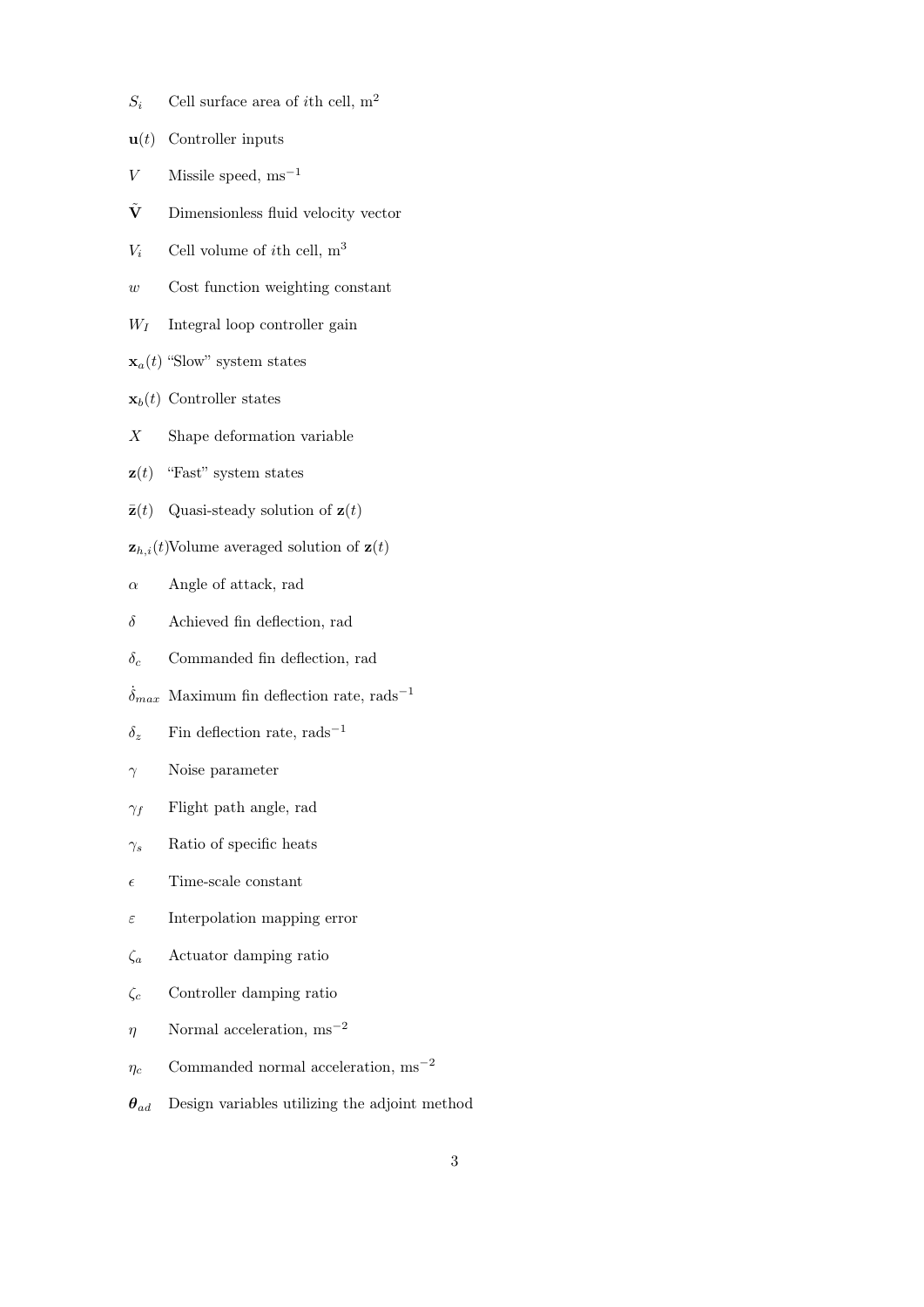- $\theta_f$  Design variables of the "fast" states
- $\theta_{f,U}$  Upper bound for design variables of the "fast" states
- $\theta_{f,L}$  Lower bound for design variables of the "fast" states
- $\theta_k$  Design variables at iteration k of optimizer
- $\theta_{ls}$  Design variables utilizing least squares finite difference
- $\theta_s$  Design variables of the "slow" states
- $\theta_{s,U}$  Upper bound for design variables of the "slow" states
- $\theta_{s.L}$  Lower bound for design variables of the "slow" states
- $\tilde{\rho}$  Dimensionless density of fluid
- $\tau_c$  Controller rise time, s
- Φ Additive noise
- $\omega_a$  Actuator undamped natural frequency, Hz
- $\omega_{cr}$  Controller open-loop crossover frequency, Hz

## I. Introduction

The sequential and compartmentalized design of controlled systems is widely practiced despite the potential for better overall system designs by considering the plant and controller as a combined multidisciplinary optimization (MDO) problem. This is primarily attributable to the increased computational burden of MDO relative to the sequential alternative.

A wide range of (MDO) techniques exists [? ], and can be classified as static or dynamic. The differentiation between the two is the concept of time. In static MDO, the main objective is system optimization under steady-state conditions, whereas central to dynamic MDO is the evolution of the system states. The optimization metric for dynamic systems can be an integral over a time period or Mayer-type term (e.g. mass) and is used to capture the dynamic system's performance. However, utilization of time-varying high fidelity numerical models poses a higher computational barrier than static models. It is for this same reason that, within the computational fluid dynamics (CFD) community, static properties such as lift and drag are routine computations, while dynamic properties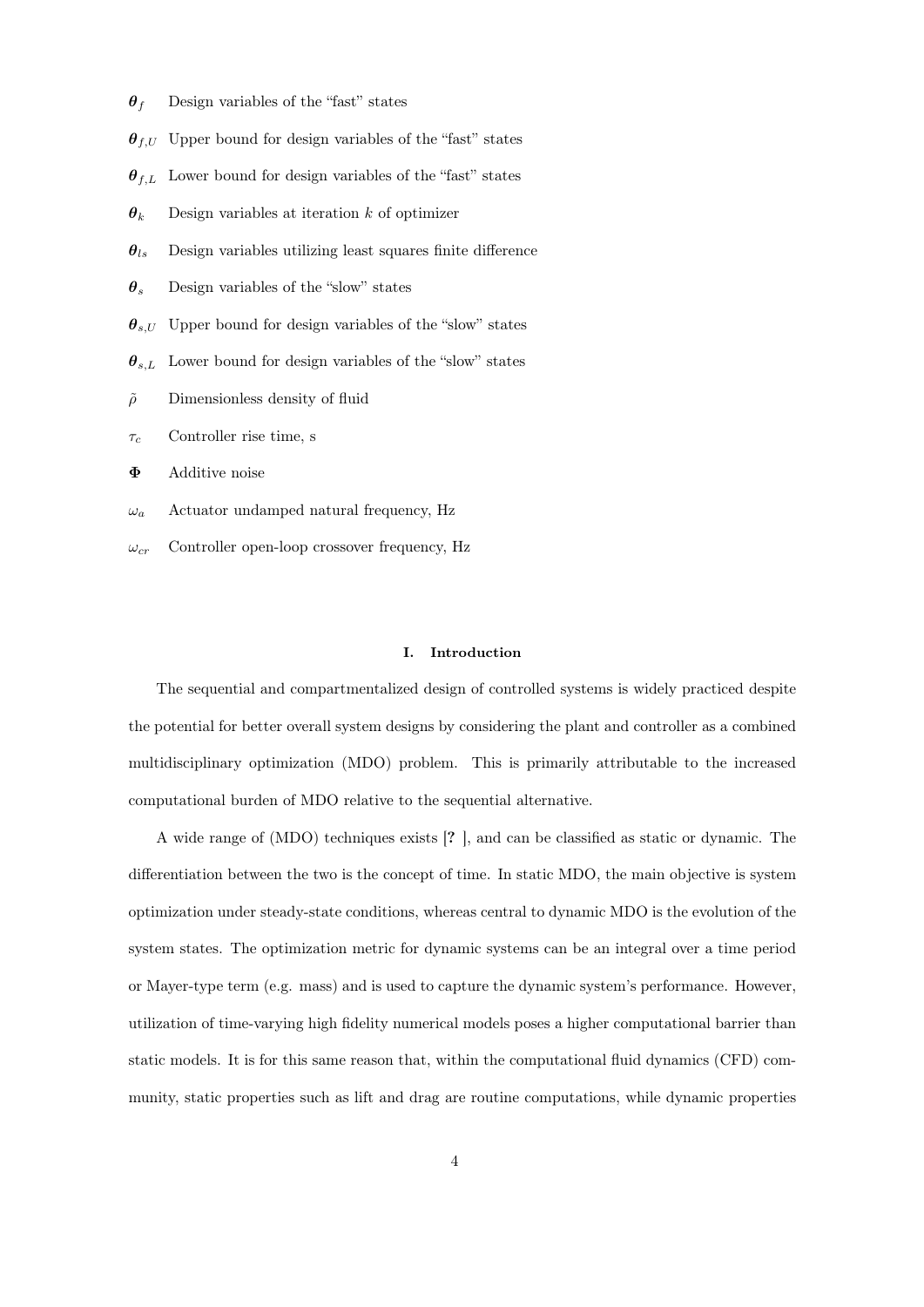like stability and control derivatives are not [? ]. Even then, the computation requirements of static CFD solutions are not trivial.

While the benefits of high-fidelity modeling, such as CFD simulations are self-evident, one of the main barriers for their adoption in optimization is the combined computational requirements of evaluating and optimizing the design. Generally speaking, the computational requirements of simulation grow proportionally to the number of design variables. For optimization methods that use finite differences, much of the computation time is taken in the calculation of gradients. Finite differencing requires at least  $N+1$  simulations for a problem with N design variables.

It was this problem with the computational cost of calculating the gradient that inspired Jameson to apply the adjoint method to CFD shape optimization [? ] and demonstrate that gradient information could be retrieved with just two simulations regardless of the number of design variables. In CFD shape optimization problems, the two simulations are a primal system of partial differential equations (PDEs) representing the flow of the fluid, and an adjoint system derived from the primal system. There are two main derivations of the adjoint system, namely the continuous adjoint and discrete adjoint method, which differ only in the order in which the discretization and differentiation are performed. In either case, the gradients produced have been found to be the same when the discretization is sufficiently refined  $[? \]$ . The adjoint method was first applied to single static operating conditions, and has since been extended to multi-point [? ] and dynamic operating conditions [? ].

A limitation of the continuous adjoint method is that it cannot handle design changes over sharp-edged geometries. Consider a simple example of the sensitivity of the lift of a supersonic fin. Figure 1 shows the gradient surface of the cost function with respect to deformation of the wing span calculated using finite differences and the continuous adjoint method. Comparing the two methods, it can be seen that the gradients are not only of incorrect magnitude, but also of opposing sign. Gradient filtering and surrogate models have been proposed [? ] to manage the inaccuracy problem.

The main advantage of the *discrete* adjoint method is that the derivation of the adjoint system can be automated via application of reverse-mode automatic differentiation. Automatic differentia-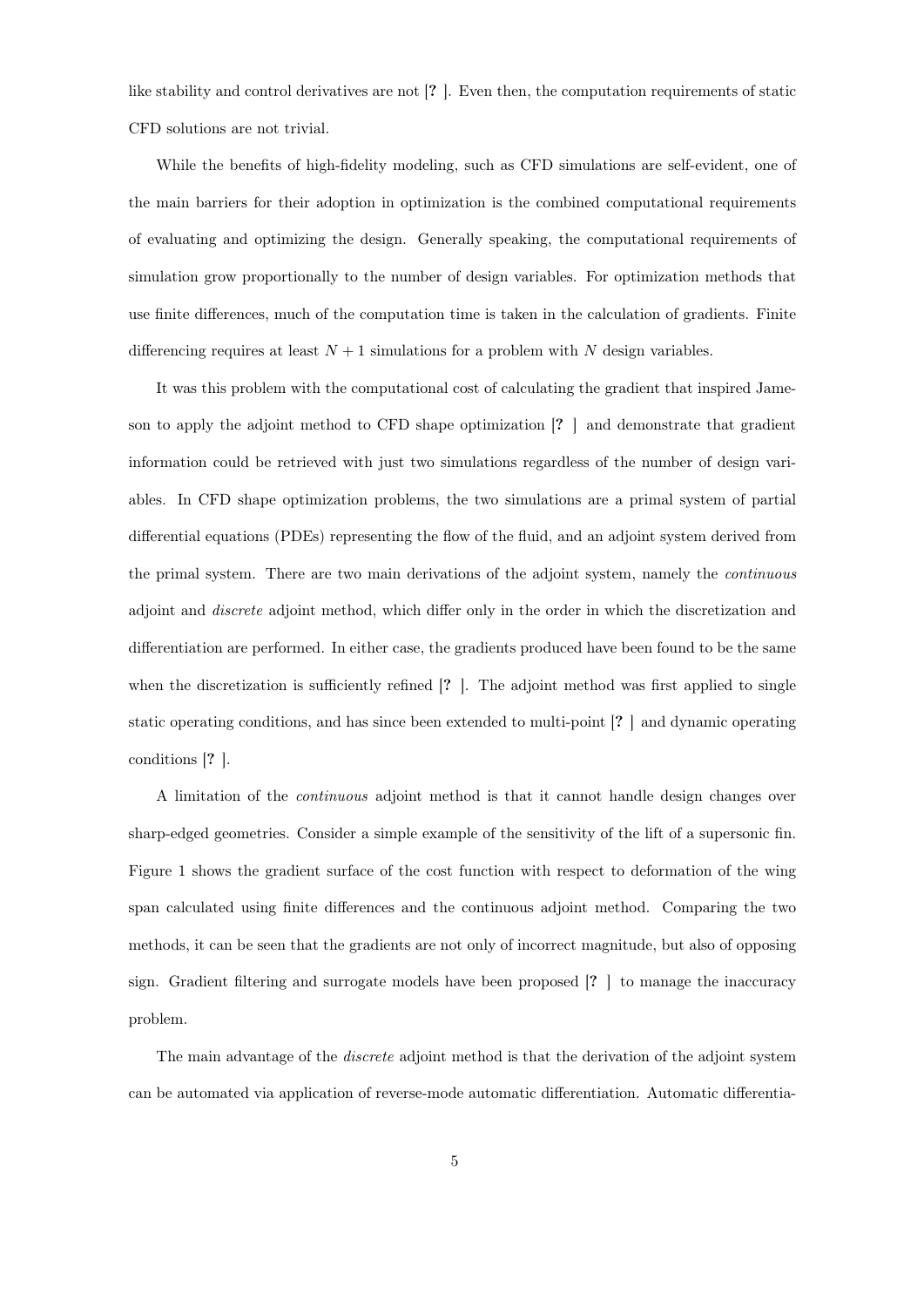

(b) Finite differences

Fig. 1: Comparison of the gradient of the lift coefficient with respect to wing span calculated via the adjoint method and finite differences

tion relies on either source-code transformation or operator overloading. The discrete adjoint does not suffer from the limitations of the continuous adjoint method for sharp geometry. Practically speaking however, automatic differentiation suffers from a trade off between execution speed and memory consumption [? ], and still requires some level of user interaction for the generated code to be computationally efficient [? ]. Also, it is rare for multidisciplinary optimization problems to be programmed within the same simulator or in the same programming language. In the usual case,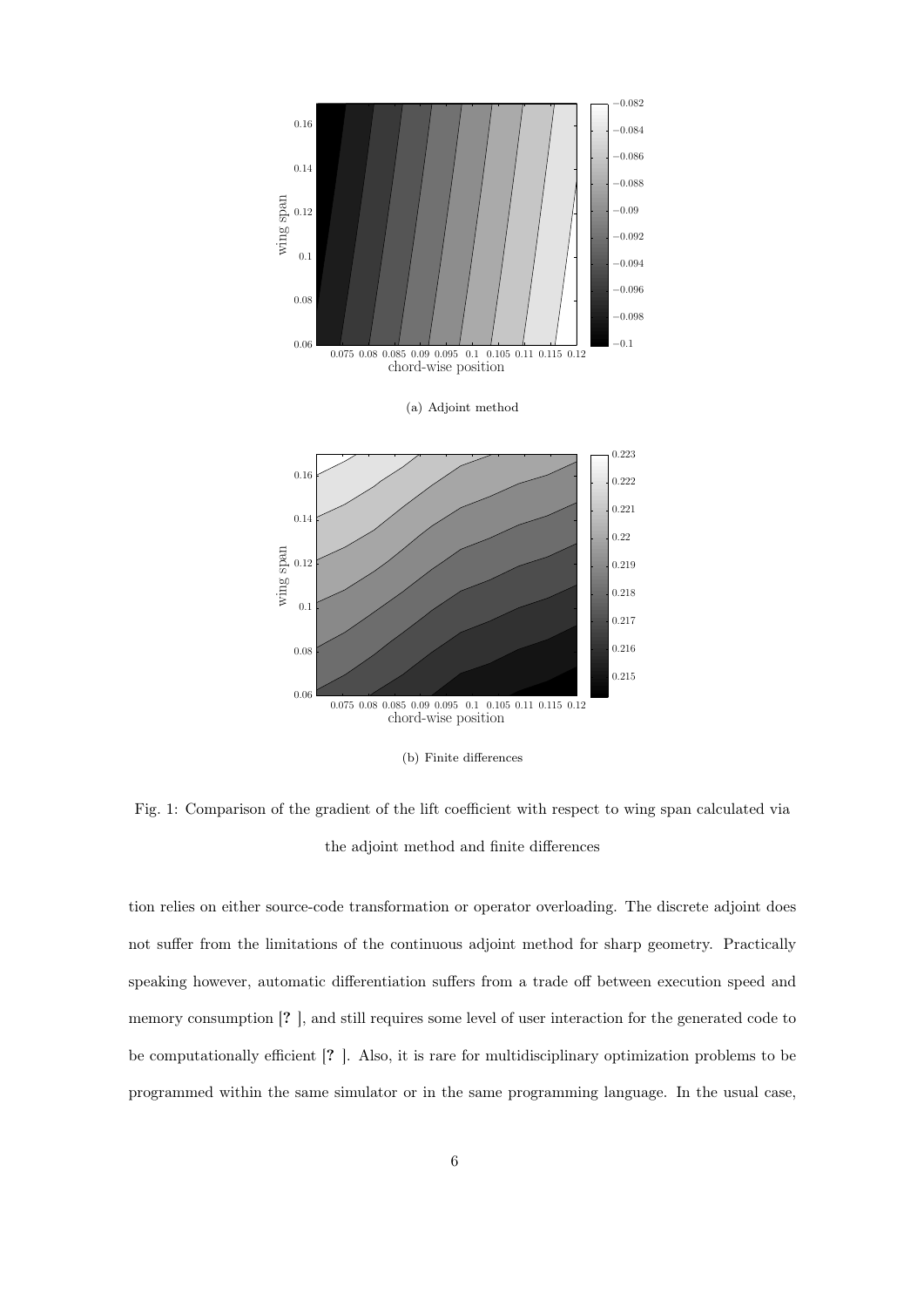specialized simulators are coupled together in a co-design environment. This limits the applicability of the discrete adjoint method for multidisciplinary optimization problems and it is the reason it is not pursued here.

The computational requirements for global optimization techniques tend to be much higher than local techniques and this is because they require many more design evaluations in order to find the global optimum. Partial convergence of the CFD solver was utilized in a global optimization framework in order to speed up convergence to the optimal solution to a level comparable to gradient based methods [? ]. However, global techniques do not scale well with the increase in design variables and cannot be used indiscriminately [? ? ].

The motivation of this research is to develop an MDO framework for supersonic missiles that provides guarantees that the solution is optimal in some sense and allows arbitrary shapes to be incorporated into the design, while at the same time reducing the computational burden associated with high-fidelity model optimization. In order to provide the computational speed up, a number of properties of the system are necessary. Primarily, the system should display time-scale separation between the slow rigid body and fast flow field states. This allows for use of static CFD simulations in place of more costly dynamic CFD simulations.

The design optimization of a tail-fin controlled missile with a fixed controller architecture will be used throughout as a motivating example. The components of the model are shown in Figure 2. The design problem is posed as a nested optimization problem [? ]. The design parameters are the

$$
\underbrace{\begin{array}{c}\n\boldsymbol{\theta}_f \\
\hline\n\end{array}\n\qquad\n\begin{array}{c}\n\text{Steady} \\
\text{CFD}\n\end{array}\n\qquad\n\begin{array}{c}\n\hat{\mathbf{F}} \\
\text{body & }\mathcal{k} \\
\hline\n\end{array}\n\qquad\n\begin{array}{c}\n\text{Rigid} \\
\text{body & }\mathcal{U}(t)\n\end{array}\n\qquad\n\begin{array}{c}\n\text{Cost} \\
\hline\n\end{array}\n\qquad\n\begin{array}{c}\nJ \\
\hline\n\end{array}
$$

Fig. 2: Dynamic plant model

shape of the missile  $\theta_f$  and controller tuning parameters  $\theta_s$ . Partitioning of the design variables will be made apparent in the following sections. Static CFD simulations are utilized to generate the aerodynamic forces  $\hat{\mathbf{F}}$ . Based on some reference trajectory  $\mathbf{r}(t)$  the rigid body and controller model determines the evolution of the system states  $x_a(t)$  and controller inputs  $u(t)$  over some finite time,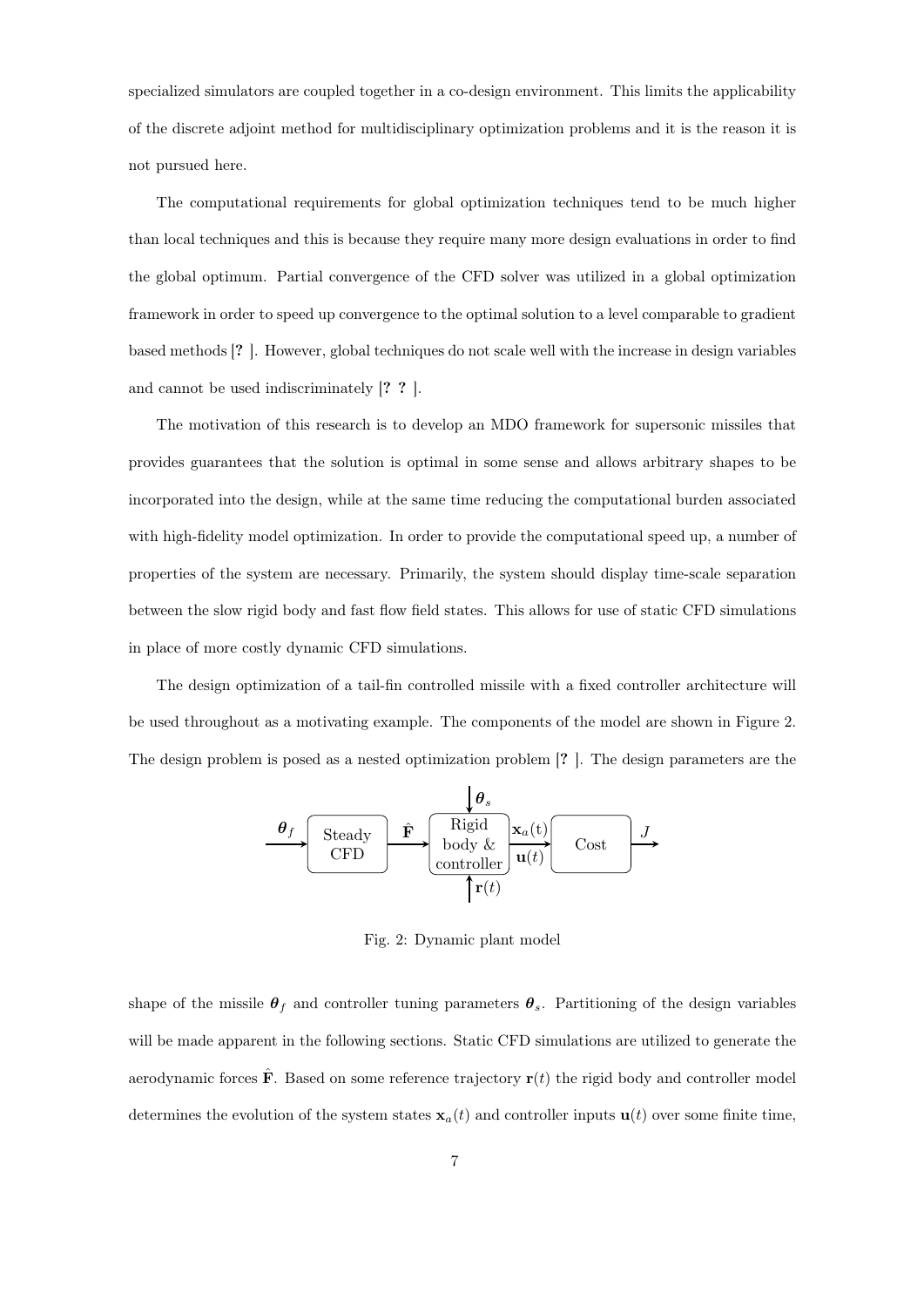which is then used to calculate the cost function, J.

#### II. Dynamic Model

Consider a dynamic system model,

$$
\dot{\mathbf{x}}_a(t) = \mathbf{f}_a(\mathbf{x}_a(t), \mathbf{x}_b(t), \mathbf{z}(t), \mathbf{u}(t), \epsilon)
$$
\n(1a)

$$
\dot{\mathbf{x}}_b(t) = \mathbf{f}_b(\mathbf{x}_a(t), \mathbf{x}_b(t), \mathbf{z}(t), \mathbf{r}(t), \boldsymbol{\theta}_s, \epsilon)
$$
\n(1b)

$$
\epsilon \frac{\partial \mathbf{z}(t)}{\partial t} = \mathbf{f}_z(\mathbf{x}_a(t), \mathbf{z}(t), \frac{\partial \mathbf{z}(t)}{\partial x}, \frac{\partial \mathbf{z}(t)}{\partial y}, \frac{\partial \mathbf{z}(t)}{\partial z},
$$

$$
\frac{\partial^2 \mathbf{z}(t)}{\partial x^2}, \frac{\partial^2 \mathbf{z}(t)}{\partial xy}, \dots, \frac{\partial^2 \mathbf{z}(t)}{\partial z^2}, \dots, \mathbf{u}(t), x, y, z, \theta_f, \epsilon)
$$
(1c)

where  $\epsilon > 0$  is constant;  $\mathbf{x}_a(t)$  and  $\mathbf{z}(t)$  respectively represent the plant states subject to controller input  $\mathbf{u}(t)$ . The states  $\mathbf{z}(t)$  are related by a partial differential equation in spatial dimensions x, y and z. The controller states are represented by  $\mathbf{x}_b(t)$  with reference trajectory  $\mathbf{r}(t)$ .

**Property 1.** The control input  $\mathbf{u}(t) := \mathbf{g}(\mathbf{x}_a(t), \mathbf{x}_b(t), \mathbf{z}(t), \mathbf{r}(t), \boldsymbol{\theta}_s)$  is designed such that (1a)–(1b) is asymptotically stable about a nominal reference trajectory  $\mathbf{r}(t)$ , uniform in  $\mathbf{z}(t)$ .

If the system described by (1c) is asymptotically stable and there is time-scale separation between the coupled system  $\{x_a(t), x_b(t)\}\$  and  $z(t)$ , then  $\epsilon$  is small, and the coupled system is approximated by,

$$
\dot{\mathbf{x}}_a(t) = \mathbf{f}_a(\mathbf{x}_a(t), \mathbf{x}_b(t), \mathbf{F}(\mathbf{x}_a(t), \mathbf{u}(t), \boldsymbol{\theta}_f), \mathbf{u}(t), 0)
$$
\n(2a)

$$
\dot{\mathbf{x}}_b(t) = \mathbf{f}_b(\mathbf{x}_a(t), \mathbf{x}_b(t), \mathbf{F}(\mathbf{x}_a(t), \mathbf{u}(t), \boldsymbol{\theta}_f), \mathbf{r}(t), \boldsymbol{\theta}_s, 0)
$$
\n(2b)

$$
0 = \mathbf{f}_z(\mathbf{x}_a(t), \mathbf{z}(t), \frac{\partial \mathbf{z}(t)}{\partial x}, \frac{\partial \mathbf{z}(t)}{\partial y}, \frac{\partial \mathbf{z}(t)}{\partial z},
$$

$$
\frac{\partial^2 \mathbf{z}(t)}{\partial x^2}, \frac{\partial^2 \mathbf{z}(t)}{\partial xy}, \dots, \frac{\partial^2 \mathbf{z}(t)}{\partial z^2}, \dots, \mathbf{u}(t), x, y, z, \theta_f, 0)
$$
(2c)

Let the solution of (2a) and (2b) be defined as  $\bar{\mathbf{x}}_a(t)$  and  $\bar{\mathbf{x}}_b(t)$  respectively and let  $\bar{\mathbf{z}}(t) :=$  $\mathbf{F}(\bar{\mathbf{x}}_a(t), \mathbf{u}(t), \theta_f)$  be the quasi-steady solution of  $\mathbf{z}(t)$ .

**Property 2.** The time scale separation parameter  $\epsilon$  in (1c) is sufficiently small such that

$$
\mathbf{x}_a(t) - \bar{\mathbf{x}}_a(t) = O(\epsilon) \tag{3}
$$

$$
\mathbf{x}_b(t) - \bar{\mathbf{x}}_b(t) = O(\epsilon) \tag{4}
$$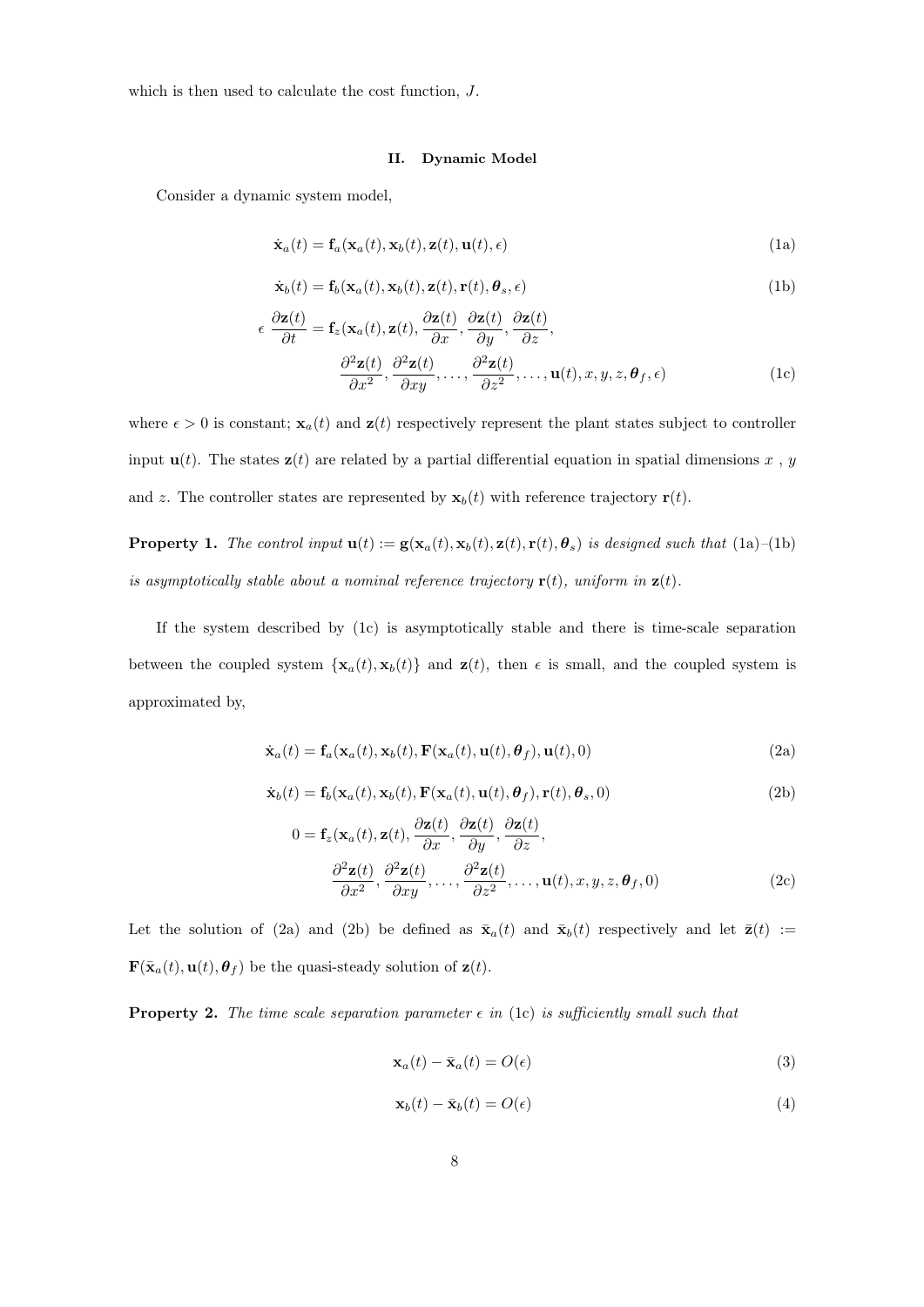holds uniformly for all t. Furthermore, given an  $\epsilon$  there exists a  $t_b > 0$  such that

$$
\mathbf{z}(t) - \bar{\mathbf{z}}(t) = O(\epsilon) \tag{5}
$$

holds for  $t > t_b$ .

Singular perturbation theory has been previously applied to non-linear ordinary differential equation (ODE) systems [? ] to separate the time scales of slow ODEs and fast ODEs. It will be shown that in the context of a supersonic missile model, where a coupled rigid body dynamics (ODE system) and a steady CFD model (PDE system) are utilized, that a similar time scale approximation can be made. To this end, the time scale separation parameter  $\epsilon$  will be derived for the nominal operating conditions of supersonic flight and this will show that Property 2 is indeed a reasonable approximation.

A closed form solution for the map  $\mathbf{F}(\cdot,\cdot,\cdot)$  is typically not available and so must be approximated by numerical simulations. Surrogate models can be employed and a simple method is to introduce an interpolation scheme to approximate  $\mathbf{F}(\cdot,\cdot,\cdot)$  over all values of  $\mathbf{x}_a(t)$  and  $\mathbf{u}(t)$ .

**Property 3.** For any  $\varepsilon > 0$ , there is an interpolated mapping  $\mathbf{F}(\cdot, \cdot, \cdot)$  where

$$
\left\|\hat{\mathbf{F}}(\mathbf{x}_a(t), \mathbf{u}(t), \boldsymbol{\theta}_f) - \mathbf{F}(\mathbf{x}_a(t), \mathbf{u}(t), \boldsymbol{\theta}_f)\right\| < \varepsilon, \ \forall \mathbf{x}_a(t), \mathbf{u}(t).
$$
 (6)

The variable  $\varepsilon$  in Property 3 is a measure of the approximation error of the aerodynamic map. Keeping this error small depends on the characteristics of the function as well as the approximation scheme being utilized. If Properties 1–2 are satisfied, then the model in the optimization framework can be approximated by (2). Note that open-loop trajectories that are designed such that Property 1 holds can also be considered. If Property 3 is satisfied, for example via sufficient sampling, then the interpolated mapping  $\mathbf{F}(\cdot, \cdot, \cdot)$  can be used in place of  $\mathbf{F}(\cdot, \cdot, \cdot)$ . These three properties are important in enabling accurate modeling of the missile system.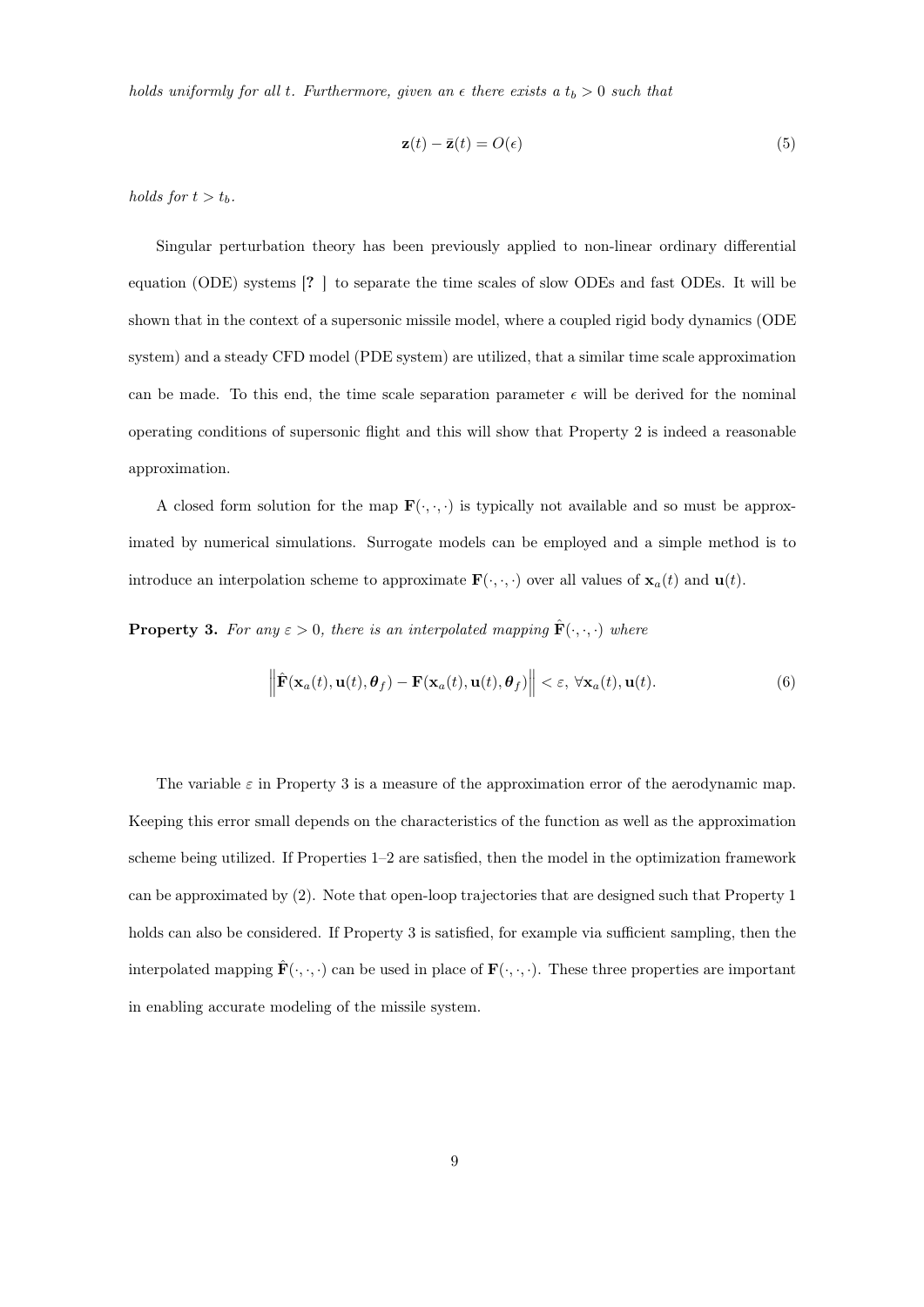## Application to a Supersonic Missile

An example of a dynamic system represented by  $(1a)-(1c)$  is a controlled missile undergoing pitch motion, so that

$$
\dot{\mathbf{x}}_{a}(t) = \begin{bmatrix} \dot{\alpha} \\ \dot{q} \\ \dot{\delta} \\ \dot{\delta} \\ \dot{\delta} \\ \dot{\delta} \end{bmatrix} = \begin{bmatrix} \frac{-L(\alpha,\delta) + mg\cos\gamma_{f}}{mV} + q \\ \frac{M(\alpha,\delta)}{I_{yy}} \\ \delta_{z} \\ \omega_{a}^{2}\delta - 2\zeta_{a}\omega_{a}\delta_{z} + \omega_{a}^{2}\delta_{c} \end{bmatrix},
$$
\n(7)

where,  $\alpha$  is the angle of attack,  $\gamma_f$  is the flight path angle, q is the pitch rate, L is the lift force, M is the pitching moment,  $m$  is the mass,  $V$  is the missile speed,  $I_{yy}$  is the second mass moment of inertia on the pitch axis and  $g$  is gravity. The fin actuators are modeled with second order dynamics, where,  $\delta_c$  is the commanded fin deflection input,  $\delta$  is the achieved fin deflection,  $\delta_z$  is the fin deflection rate,  $\zeta_a$  is the damping ratio and  $\omega_a$  is the undamped natural frequency of the actuator. The normal acceleration for the missile is

$$
\eta = \frac{V(q - \dot{\alpha})}{\cos \alpha},\tag{8}
$$

and this is the system output that is to track  $r(t)$ . It is required that the commanded input,  $u(t) = \delta_c$ , be subject to a control law such that Property 1 is satisfied. To that end, a three-loop autopilot is utilized as the controller [? ], although any other stabilizing controller such as a tuned proportional integral (PI) controller could be chosen. The dynamic equations for the controller are

$$
\dot{\mathbf{x}}_b(t) = -q + K_A(-\eta + K_{DC}\eta_c),\tag{9}
$$

where  $\mathbf{r}(t) = \eta_c$  is the reference normal acceleration,  $K_A$  and  $K_{DC}$  are controller gains. The output of the controller (and input  $\mathbf{u}(t)$  into the plant) is the commanded fin deflection

$$
\delta_c = -K_R q + W_I \mathbf{x}_b(t),\tag{10}
$$

where  $K_R$  and  $W_I$  are two more controller gains. Suitable selection of  $K_A$ ,  $K_{DC}$ ,  $K_R$  and  $W_I$  is required to satisfy Property 1 as described in Zarchan [? ].

Now define

$$
\epsilon := \frac{\dot{\delta}_{max} l_r}{V},\tag{11}
$$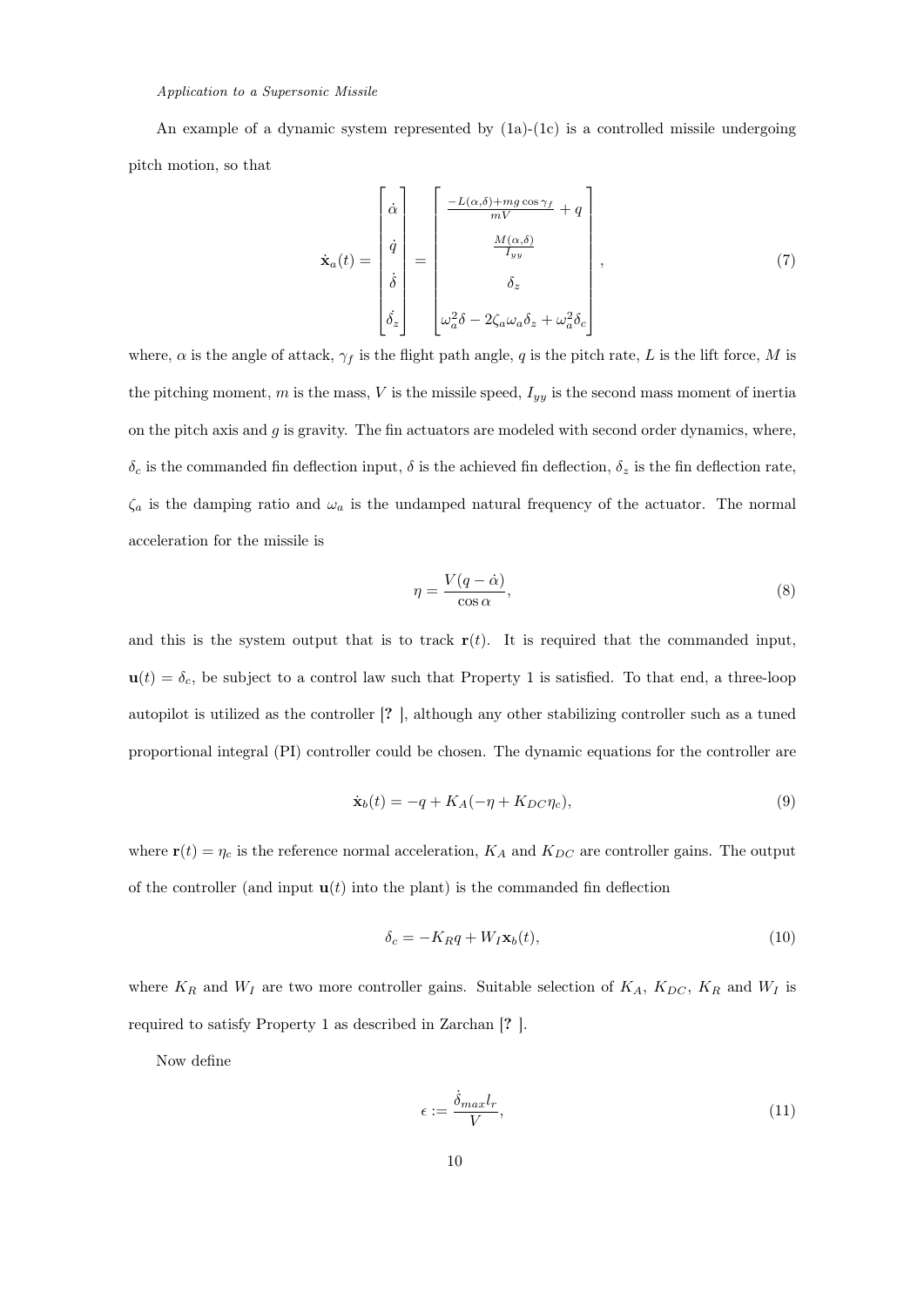where  $l_r$  represents the characteristic length of the fin and  $\delta_{max}$  is the maximum fin deflection rate. The CFD model in this example is described by the dimensionless Euler equations, that is

$$
\epsilon \frac{\partial \mathbf{z}}{\partial t} = -\tilde{\nabla} \cdot \mathbf{f},\tag{12}
$$

where  $\mathbf{z} = \left[ \tilde{\rho} \tilde{\rho} \tilde{\mathbf{V}} \tilde{\rho} \tilde{E} \right]^T$ , with  $\tilde{\rho} := \frac{\rho}{\rho_r}$  representing the dimensionless density of the fluid,  $\tilde{\mathbf{V}} :=$  $\frac{1}{V} [v_1 \, v_2 \, v_3]^T$  is the dimensionless fluid velocity vector and  $\tilde{E} := \frac{E}{V^2}$  is the dimensionless specific total energy. The divergence operator  $\tilde{\nabla} := \dot{\delta}_{max} l_r \nabla$  and the dimensionless convective flux is  $\mathbf{f} := \left[\mathbf{f_1} \ \mathbf{f_2} \ \mathbf{f_3}\right]^T \text{ with}$ 

$$
\mathbf{f}_{i} = \begin{pmatrix} \tilde{\rho}\tilde{v}_{i} \\ \tilde{\rho}\tilde{v}_{i}\tilde{\mathbf{V}} + \tilde{p}\boldsymbol{\delta}_{i} \\ \tilde{\rho}\tilde{v}_{i}(\tilde{E} + \frac{\tilde{p}}{\tilde{\rho}}) \end{pmatrix},
$$
\n(13)

where  $\tilde{v}_i := \frac{v_i}{V}, \ \boldsymbol{\delta}_i = [\delta_{i1} \ \delta_{i2} \ \delta_{i3}]^T$  is a vector of Kronecker delta functions and the dimensionless pressure is given by

$$
\tilde{p} = \frac{\rho(\gamma_s - 1)}{\rho_r V^2} \left( E - \frac{1}{2} ||\mathbf{V}||_2^2 \right) \tag{14}
$$

and  $\gamma_s$  is the ratio of specific heats.

For supersonic flight conditions the pitching and actuator states are an order of magnitude slower than those in the flow field. In other co-simulation papers of supersonic systems utilizing CFD and rigid body dynamics models [? ? ], time-scale separation is assumed. We show here through the time scale parameter,  $\epsilon$ , that this approximation is valid. Assuming a nominal speed of Mach 2 for the flow  $(V = 680 \text{ ms}^{-1})$  and the maximum actuator fin rate is  $\dot{\delta}_{max} = 100 \text{ rad s}^{-1}$  and  $l_r = 0.33$  m, then  $\epsilon = 0.05$ . This indicates that  $O(\epsilon)$  is bounded on the order of  $10^{-2}$  and therefore the approximation from Property 2 is good.

An iterative time-marching CFD solver is used to calculate the aerodynamic maps. In order to find an approximate solution to the partial differential equations, application of spatial discretization, such as the finite volume method, to (12) is necessary. This results in a coupled system of ODEs, where for each discretised cell i

$$
\frac{d\mathbf{z}_{h,i}}{dt} = -\frac{1}{V_i} \int_{S_i} \mathbf{f} \cdot \mathbf{n} dS,\tag{15}
$$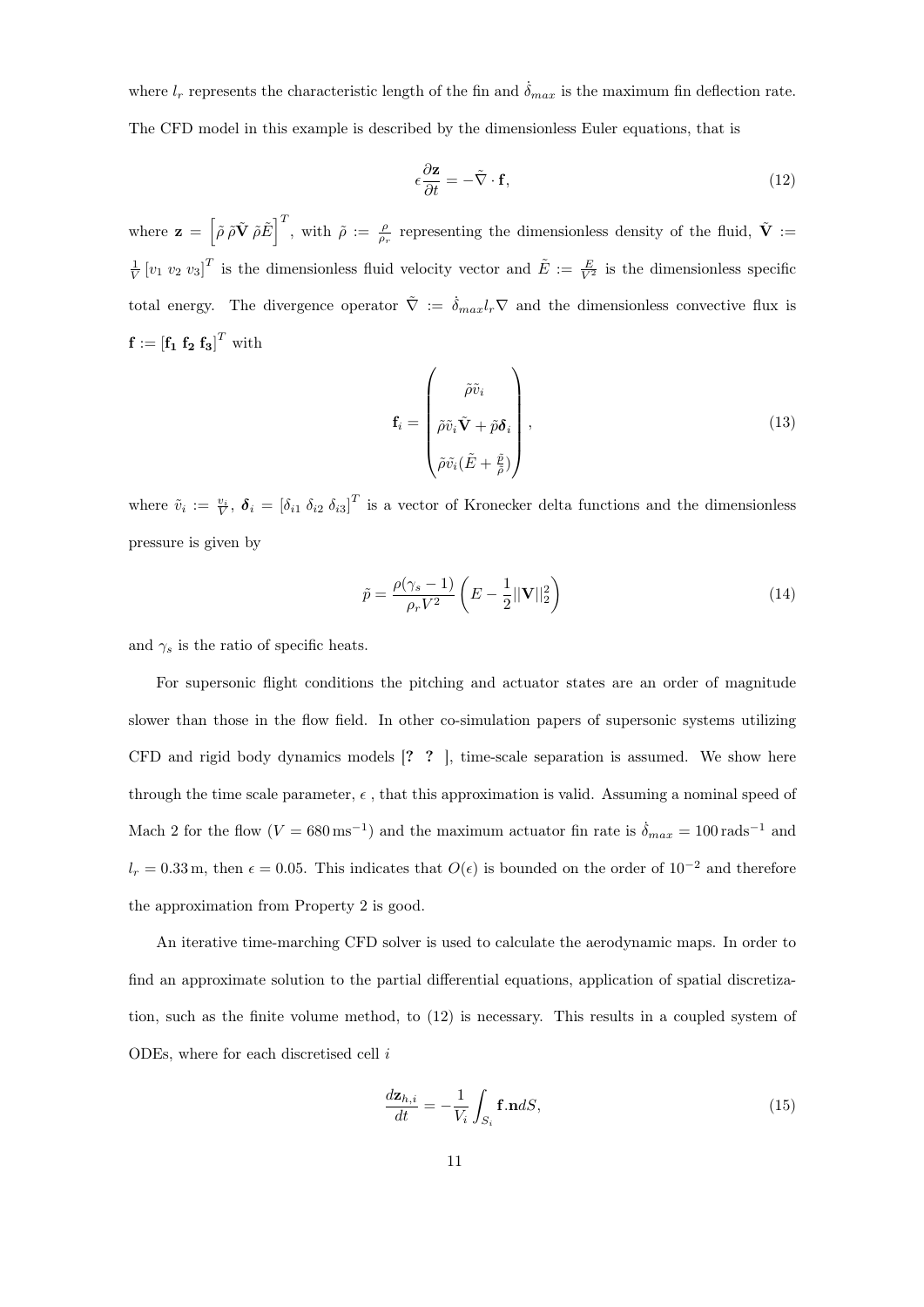where  $\mathbf{z}_{h,i}(t)$  is the volume averaged solution of  $\mathbf{z}(t)$  for each cell,  $V_i$  is the cell volume, **n** is the surface normal vector for each face and  $S_i$  is the total cell surface area. The iterative solver is used to time-march the equations in (15) to the steady state solution.

In order to populate the maps of the aerodynamic forces, for each missile shape design candidate,  $\theta_f$ , steady state CFD simulations for a series of missile poses are evaluated. That is,

$$
\hat{\mathbf{F}}(\alpha, \delta, \boldsymbol{\theta}_f) = [D(\alpha, \delta, \boldsymbol{\theta}_f) \ L(\alpha, \delta, \boldsymbol{\theta}_f) \ M_Y(\alpha, \delta, \boldsymbol{\theta}_f)]^T. \tag{16}
$$

As stated in Property 3, the chosen interpolation scheme necessarily effects the approximation error. Missile pitch axis aerodynamic maps are typically quite linear, thus a linear interpolation scheme with relatively few sampling points may be used. For this missile model, it was found that four to five equidistant sampling points for each  $\alpha$  and  $\delta$  was sufficient to keep the approximation error,  $\varepsilon$ , small.

#### III. Framework Overview

The optimization framework is shown in Figure 3. The framework consists of an inner and outer optimization loop. This two-level optimization strategy is used to separate the design variables that rely on the computationally intensive CFD simulations from those that do not; with the aim of minimizing the overall optimization time.

The inner optimization problem considers only the design parameters associated with the slow states  $\mathbf{x}_a(t)$  and  $\mathbf{x}_b(t)$ , where the design variables of the fast states  $\mathbf{z}(t)$  are held constant. The optimal design variables in the inner loop are given by

$$
\theta_s^*(\theta_f) = \underset{\theta_s}{\text{arg min}} \quad J(\theta_s, \theta_f)
$$
  
subject to 
$$
g_{in}(\theta_s) \ge 0 \quad \text{and}
$$

$$
h_{in}(\theta_s) = 0
$$
 (17)

where J is a cost function,  $g_{in}(\cdot)$  and  $h_{in}(\cdot)$  are, respectively, inequality and equality constraints. The constraints  $g_{in}(\cdot)$  includes bound constraints on the design variables and  $h_{in}(\cdot)$  includes the slow system dynamics (2a) and (2b). The outer optimization problem considers the design parameters associated with the fast states  $\mathbf{z}(t)$  and with the restriction  $\theta_s = \theta_s^*(\theta_f)$ . The optimal design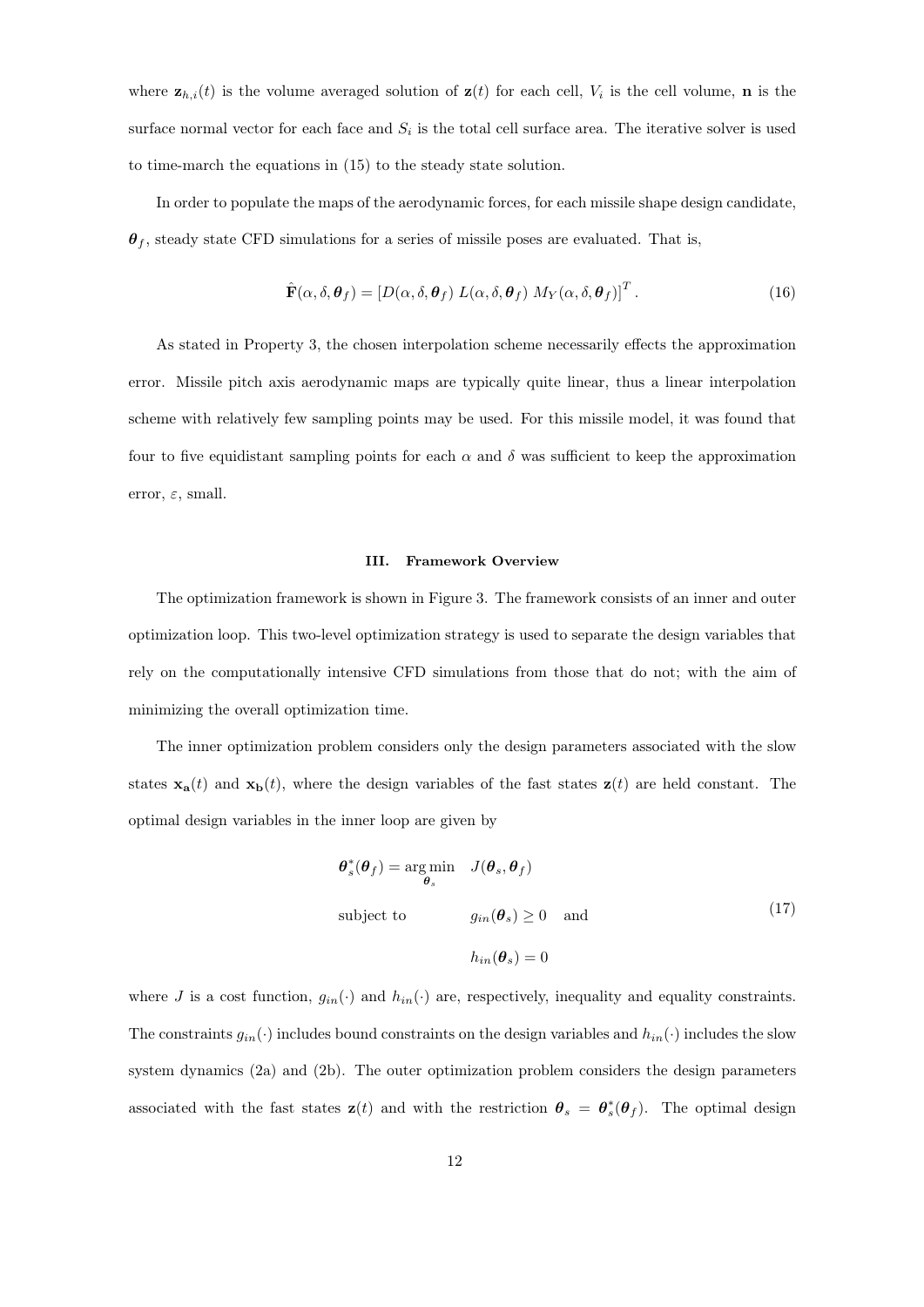variables of the outer loop are given by,

$$
\theta_f^* = \underset{\theta_f}{\arg \min} \quad J(\theta_s^*(\theta_f), \theta_f)
$$
  
subject to 
$$
\theta_{f,L} \ge \theta_f \ge \theta_{f,U}
$$

$$
h_{out}(\theta_f) = 0
$$
 (18)

where J is a cost function,  $\theta_{f,L}$  and  $\theta_{f,U}$  are, respectively, the upper and lower bound constraints on the design variables and  $h_{out}(\cdot)$  are equality constraints that include the fast system dynamics (2c). Note that the framework can only handle inequality bound constraints in the outer loop.

Let the shape variables  $\theta_f := (\theta_{ls}, \theta_{ad})$ , where  $\theta_{ls}$  represents the variables whose gradients are calculated via least squares finite differencing and  $\theta_{ad}$  represents the variables whose gradients are calculated via the adjoint method. Details of each component of the framework are described in the



Fig. 3: Optimization framework for the missile design problem

following subsections.

#### A. Cost Function and Design Variables

The cost function is a scalar quantity used to measure system performance. The design variables are the inputs to the optimizer that affect the value of the cost. A gradient-based optimization algorithm is able to find a local optimum if the cost and constraint functions are differentiable and if a local optimum exists. The design variables have been partitioned based on whether or not they directly affect the CFD simulations. Clearly, the shape design variables  $\theta_f$  directly affect the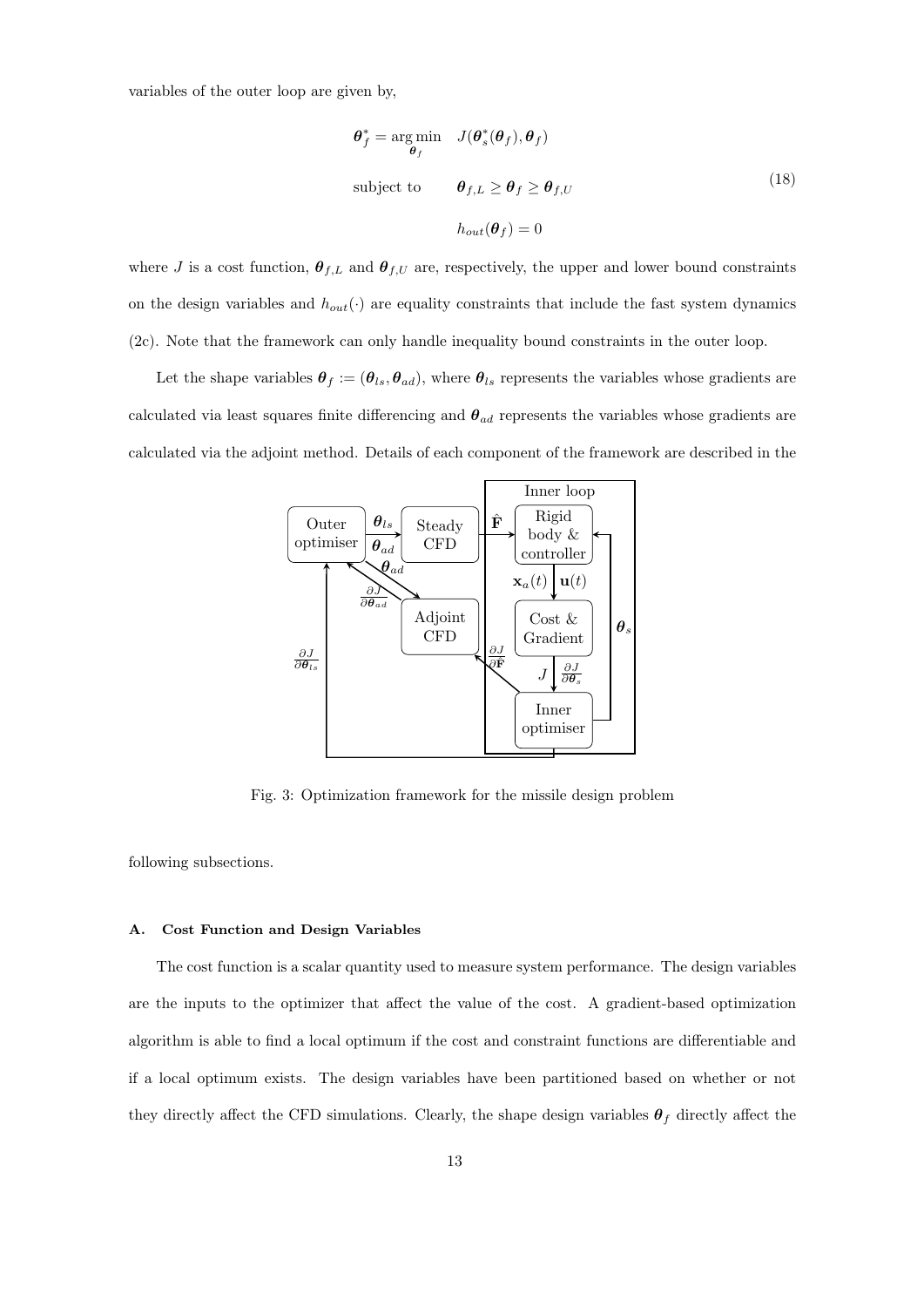CFD simulations and the controller parameters  $\theta_s$  do not. Partitioning of the design variables in the optimization framework should result in a reduction in the overall simulation time by avoiding extra CFD evaluations (e.g. during a line search).

#### Application to a Supersonic Missile

For the tail-fin controlled missile example, one possible cost function is a combination of the normal acceleration tracking error and aerodynamic drag measured over a finite time, that is,

$$
J = \int_0^T e(t)^2 dt + w \int_0^T D(t)^2 dt,
$$
\n(19)

where  $e(t)$  is the missile's normal acceleration tracking error;  $D(t)$  is the instantaneous drag and  $w$  is a weighting constant that is used to tune to relative weighting on each component of the cost function. The test scenario chosen subjects the missile to track step changes in normal acceleration. While it cannot be claimed that this particular cost function and test scenario represents all desired performance characteristics and operating conditions, it does implicitly capture the trade off between the maneuverability and range.

This study will consider two types of variables. First are shape design variables, represented by deformations away from a base design. Figure 4 shows the geometry of the tail fin missile, and Figures 5 and 6 show the CFD meshes and the associated deformation vectors. Each shape deformation variable locally deforms the shape via a free-form deformation (FFD) algorithm [? ]. The second type of design variables are the control parameters. The three-loop autopilot has been



Fig. 4: Tail-fin controlled missile geometry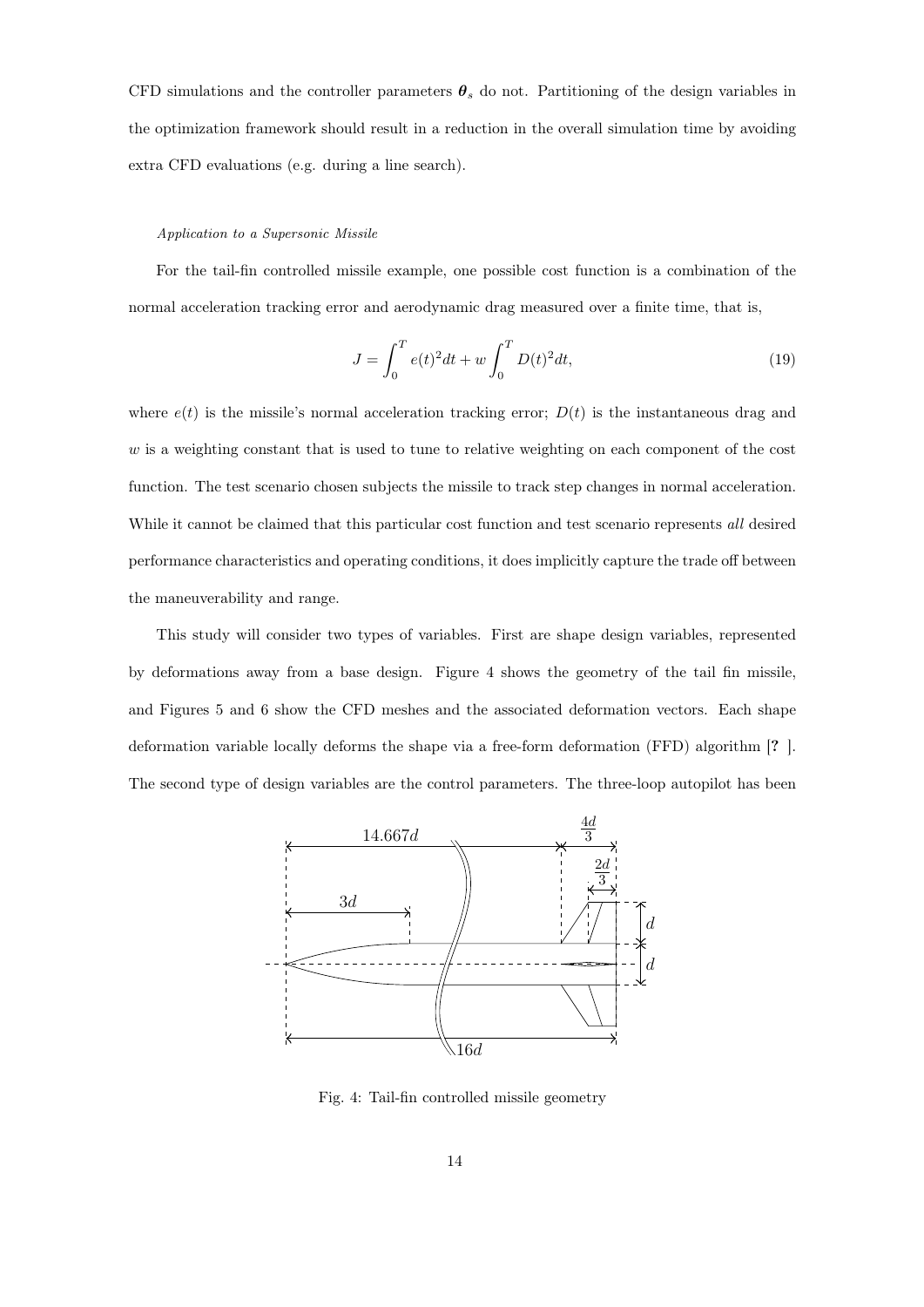

Fig. 5: Body mesh and shape deformation design variables



Fig. 6: Body mesh and shape deformation design variables

chosen as the controller. This autopilot has four gain variables, but rather than tuning each of these gains, Zarchan's tuning method [? ] is utilized. Three controller characteristic parameters are specified in the tuning method, namely the rise time  $\tau_c$ , damping ratio  $\zeta_c$  and open-loop crossover frequency  $\omega_{cr}$ . Let  $\theta_{ls} := [X_1 \ X_2 \ X_3 \ X_{10} \ X_{11}]^T$  and  $\theta_{ad} := [X_4 \ X_5 \ \cdots \ X_9]$  be the vectors of shape deformation variables, and let  $\theta_s := [\tau_c \zeta_c \omega_{cr}]^T$  be the vector of characteristic parameters for the control tuning method.

Figure 7 shows the cost function with respect to the nose tip geometry deformation. Figure 8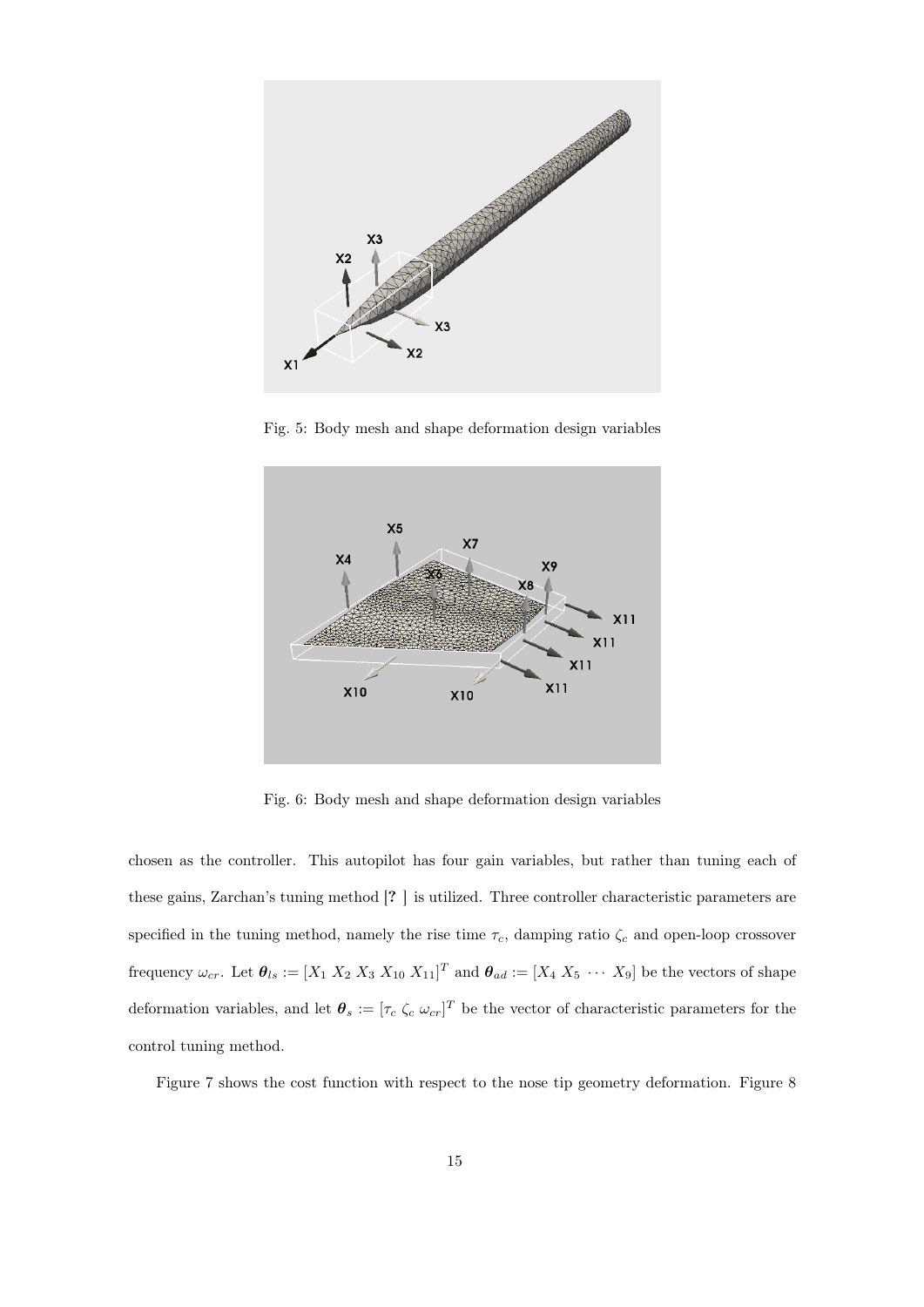

Fig. 7: Continuity of cost function with respect to nose tip geometry design variable

shows the cost function with respect to two of the controller parameters  $\tau_c$  and  $\zeta_c$  with  $\omega_{cr}$  held constant. Figure 7 shows that the cost function is continuously differentiable with respect to the



Fig. 8: Continuity of cost function with respect to controller parameters,  $\tau_c$  and  $\zeta_c$ 

geometry design variables. It can also be seen from Figure 8 that the cost function is continuously differentiable within the stable region of the controller. It is assumed that the design variables are constrained within the limits of where the cost function is continuous.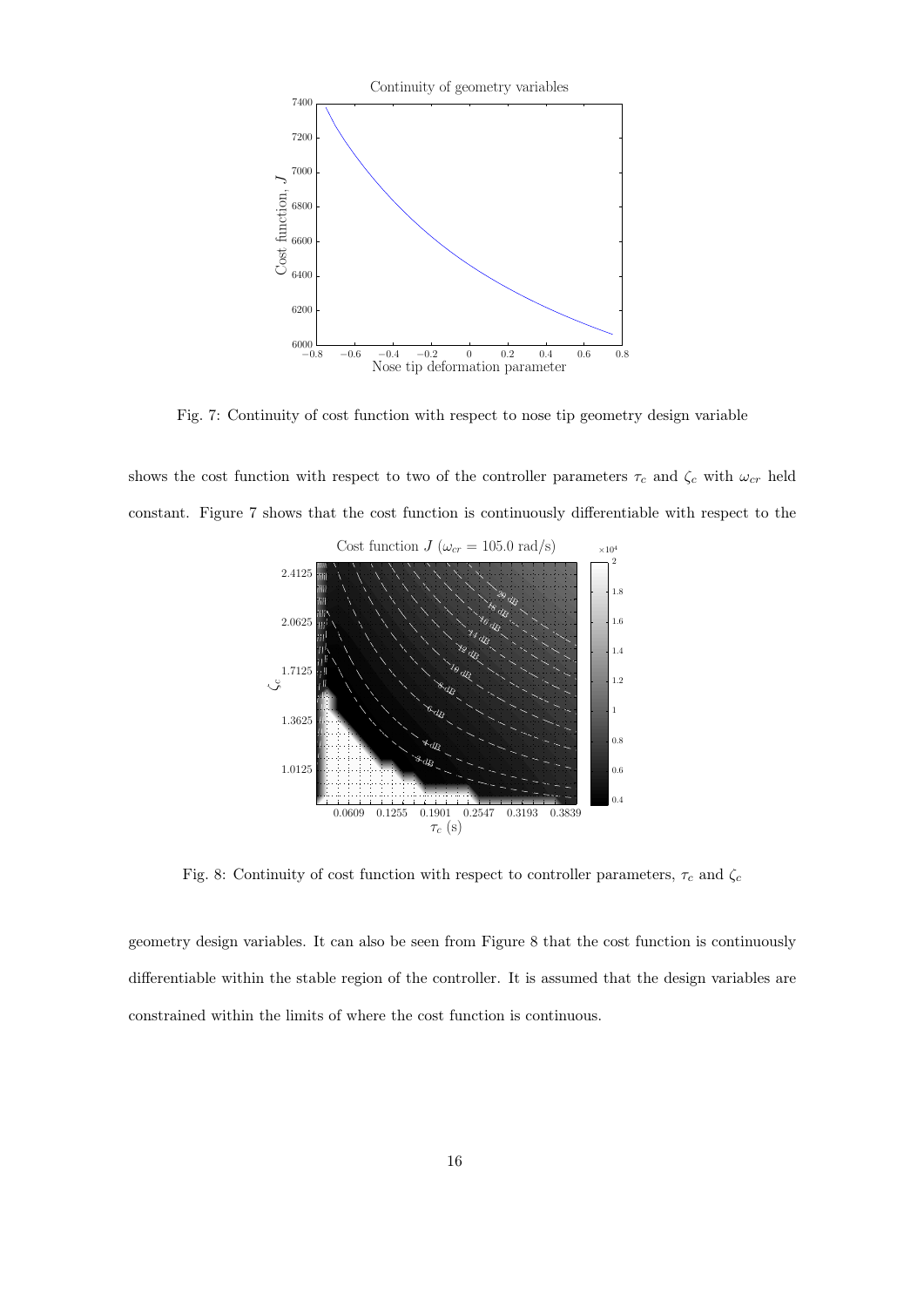## B. Inner Optimization

The rigid body dynamics model and controller model, respectively (2a) and (2b), the design variables  $\theta_s$  and cost function J can be cast as a constrained optimization problem of the form (17). An optimizer can then be used to find the optimum point with respect to the design variables related to the slow states. While the problem here has been set up to optimize only the controller design variables, that is, parameters in the controller (2b), the inner loop is also able to optimize other plant parameters from the slow dynamic model (2a).

#### Application to a Supersonic Missile

The inner loop takes a given missile geometry and optimizes the controller characteristic parameters. If the plant constraints affected by the outer loop optimization are to be dealt with explicitly by the controller, for example if model predictive control is utilized, then this may require additional information to be passed between the inner and outer loops.

In the example presented here, MATLAB's[1] sequential quadratic program (SQP) solver is utilized to find the optimal tuning parameters. As the computational requirement for the inner loop does not require CFD simulations, the gradient is simply calculated using finite differences. With this tuning method, there are no stability guarantees when optimizing the controller parameters and this can lead to critically stable or unstable closed-loop behavior. The cost function surface is shown in Figure 8 and it can be seen that the lowest cost region is also adjacent to the unstable region (represented as a high cost region) which violates the smoothness assumption required for gradient-based optimization. A method to overcome this problem is to model the dynamic system as a linear system and to specify a lower bound on the gain margin. Lines of constant gain margin have been overlaid on the cost function surface. The constraints on the inner optimization are then the dynamic equations (7) and (9) and the bounds

$$
\begin{bmatrix}\n-\theta_s + \theta_{s,U} \\
\theta_s - \theta_{s,L} \\
G_m - G_m^*\n\end{bmatrix} \geq 0,
$$
\n(20)

where  $\theta_{s,L}, \theta_{s,U}$  are lower and upper bounds on the design variables,  $G_m$  is the gain margin and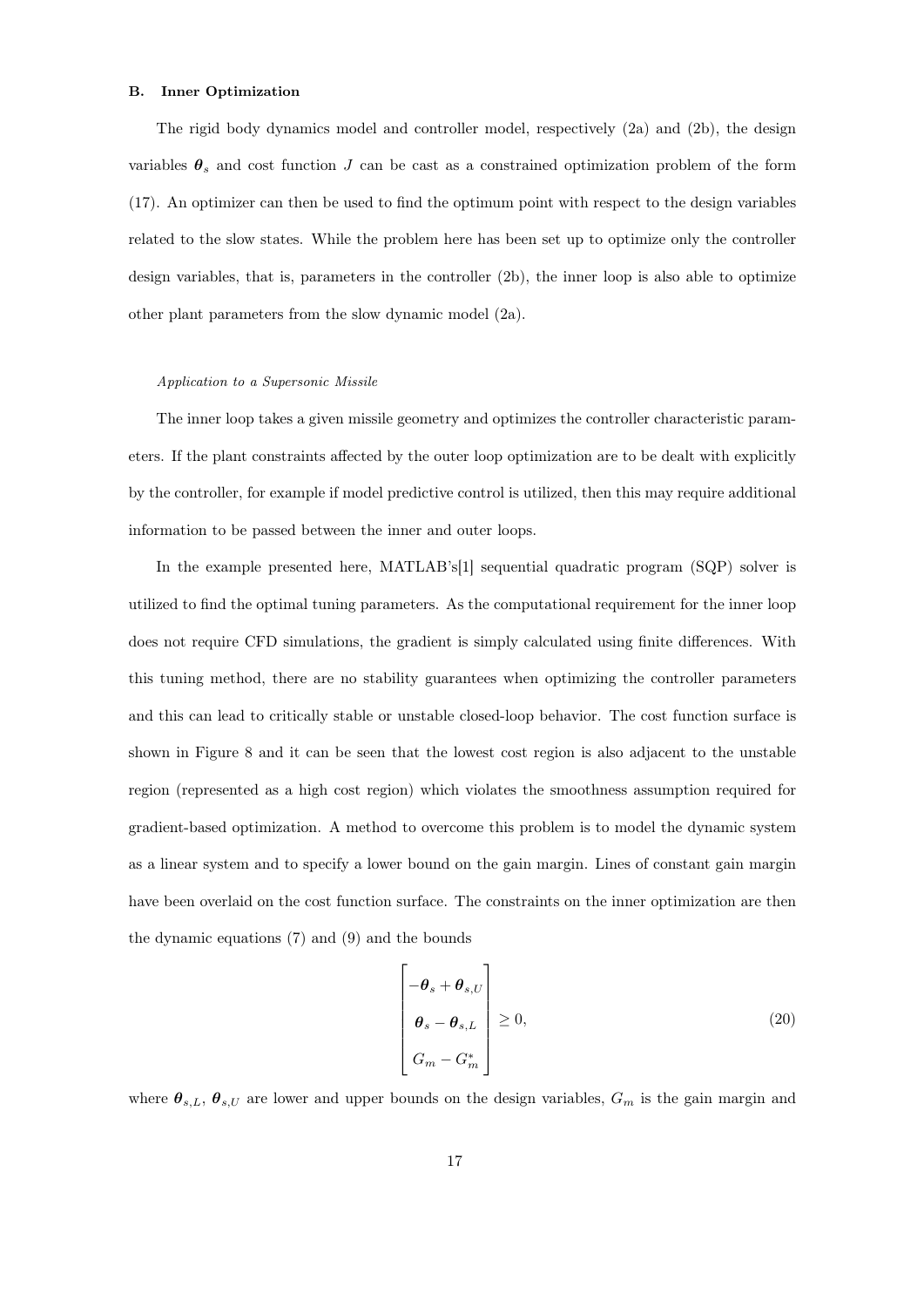$G_m^*$  is the gain margin lower bound.

### C. Outer Optimization

The system model (2), the design variables  $\theta_f$  and cost function J can be cast as a constrained optimization problem of the form (18). An optimizer can then be used to find the optimal point with respect to the design variables related to the fast states.

The calculation of the cost function and its gradients can be computationally costly. One method to mitigate computational load is to consider the use of noisy simulation models. Note that simulations do not have noise in the physical sense; however errors arising from the numerical approximation of solutions can be treated as noise. The simulation model is then coupled with a optimizer that can tolerate noise while still providing certain guarantees with regards to the optimal solution.

Let the error of the computed gradient of the cost function be modeled as additive noise, that is,

$$
\nabla \hat{J}(\boldsymbol{\theta}, \gamma) = \nabla J(\boldsymbol{\theta}) + \Phi(\gamma) \tag{21}
$$

where  $\nabla \hat{J}(\theta, \gamma)$  is the computed (approximate) gradient,  $\nabla J(\theta)$  is the true (analytical) gradient, and  $\Phi(\gamma)$  is the additive error.

**Property 4.** There exists an error parameter  $\gamma > 0$ , such that  $\Phi(\gamma) \to 0$  as  $\gamma \to \infty$ .

With iterative solvers, the computational time typically increases with  $\gamma$ . Thus, the parameter  $\gamma$  can be used to control the fidelity of the computed gradient. Let successive design iterations be found by an update law of the gradient based optimizer

$$
\boldsymbol{\theta}_{k+1} = f(\nabla \hat{J}(\boldsymbol{\theta}_k, \gamma_k)),
$$
\n(22)

where  $\theta_k$  is the design variables and  $\gamma_k$  is the error parameter at iteration k of the optimizer.

**Property 5.**  $\Phi(\gamma_k) \to 0$  as  $k \to \infty$ , so that the iterates of the design variables,  $\theta_k \to \theta^*$ , where  $\theta^*$ is an optimal solution.

If the gradient of the cost function satisfies Property 4 and the optimizer is set up with an error control mechanism that satisfies Property 5, then the noise of the gradient will approach zero with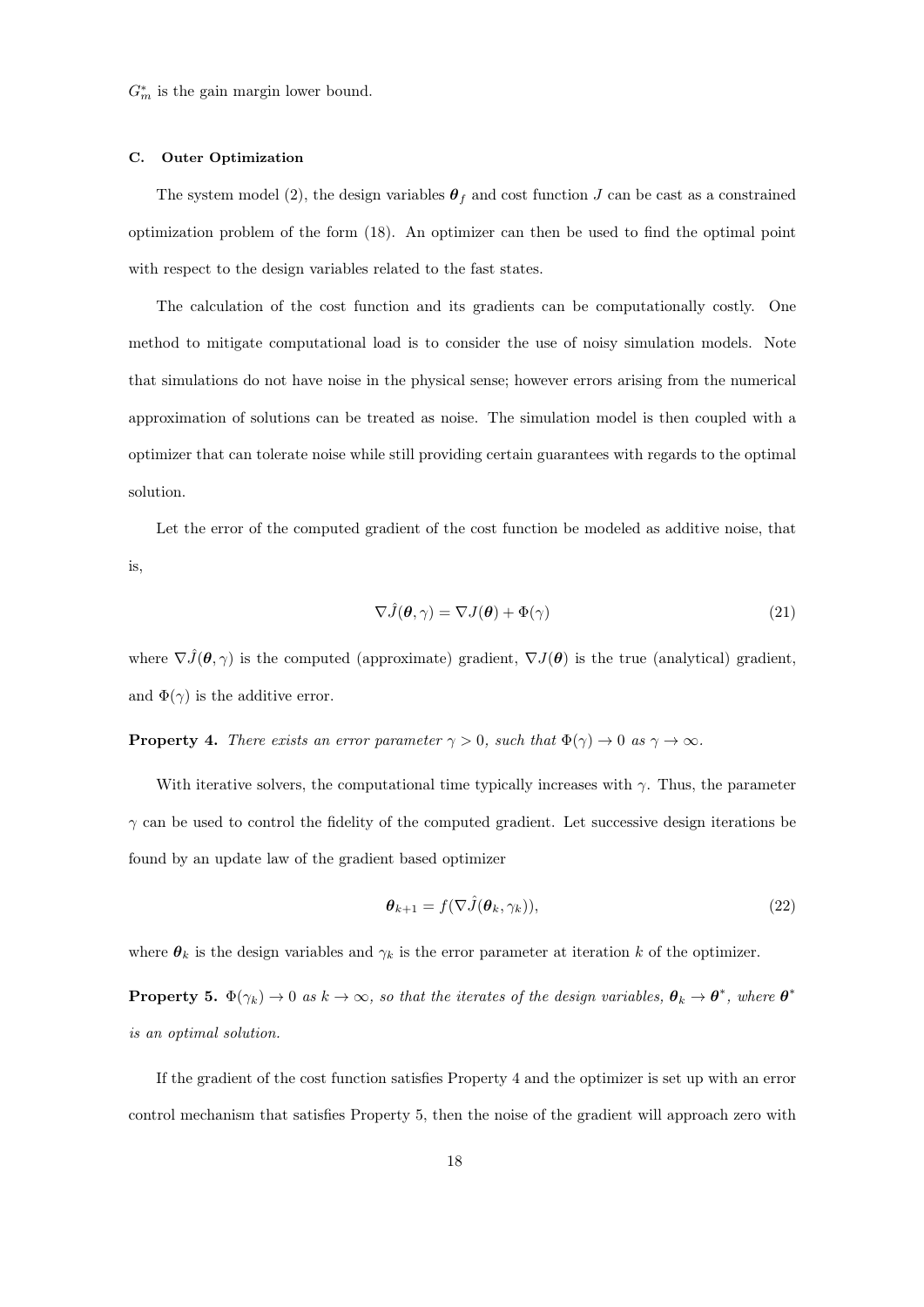

Fig. 9: Residual error of CFD solver

increasing iterations of the optimizer and the optimizer will converge to the vicinity of the optimal solution.

#### Application to a Supersonic Missile

The missile example utilizes an iterative CFD solver to calculate the map of aerodynamic forces. Within the solver, the residual error is used as a metric of the closeness of the approximate solution to the true solution and terminates the solver when the error drops below a certain threshold. Figure 9 shows the residual error against the CFD solver iterations. It can be seen that after 10 solver iterations, the residual error decreases. One of the inputs for calculating the gradient of the cost function is the map of aerodynamic forces, and so the additive error  $\Phi(\gamma)$  in Property 4 is modeled by the residual error of the CFD solver. The number of CFD iterations then corresponds to the parameter  $\gamma$ . In the context of the optimizer, as the optimization progresses the CFD iteration requires to be run to  $\gamma$  CFD iterations. Note that there still exists an error between the PDE solution and the spatially discretised ODE solution and that this error tends to zero as the discretization approaches the limit. This is known as the consistency property of the solver and with Property 4 only the closeness of the partially converged numerical solution to the ODE solution (and not the PDE solution) can be guaranteed.

A candidate optimizer that satisfies Property 5 is the implicit filtering algorithm [? ]. Implicit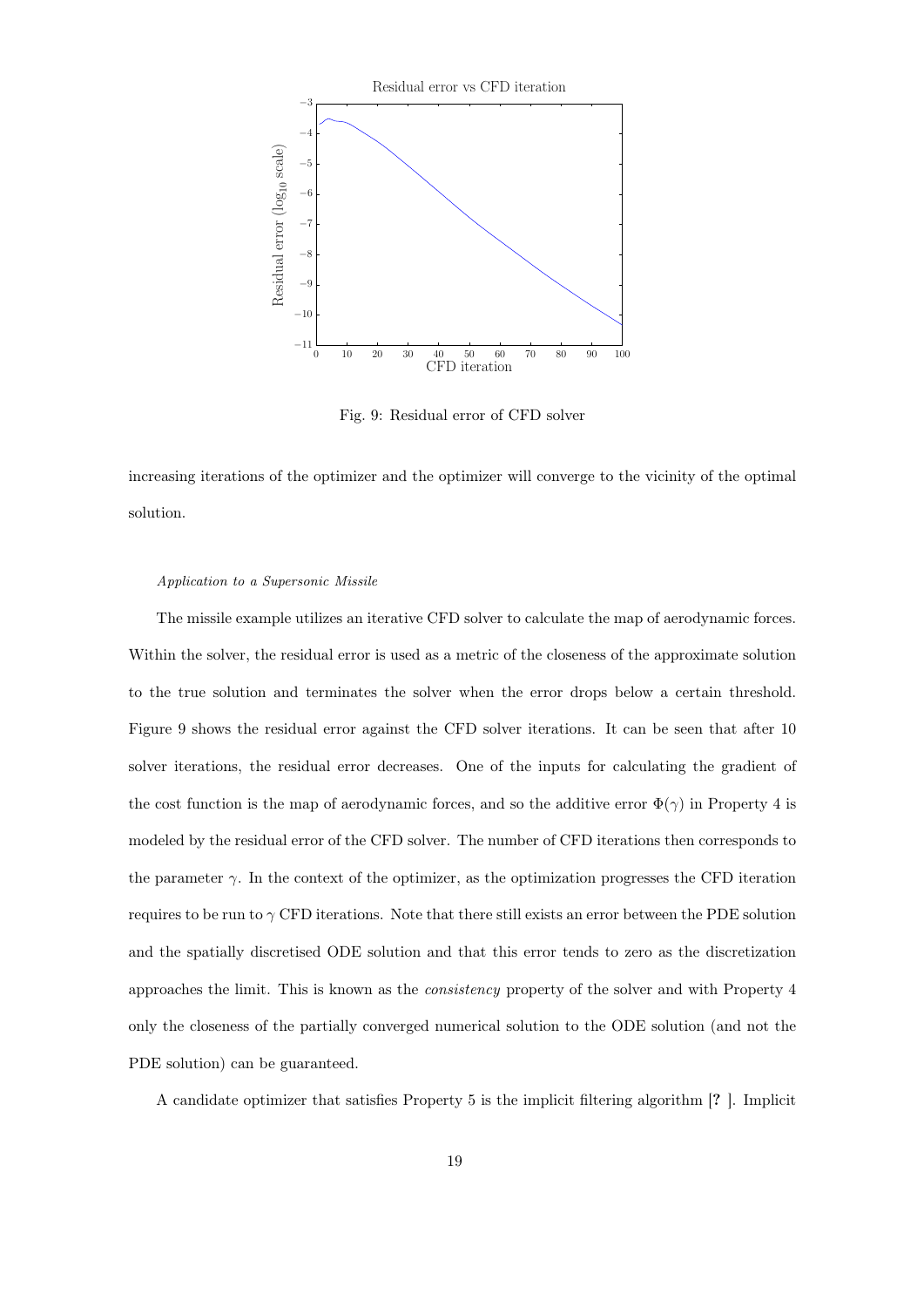filtering is a variation of the bound-constrained coordinate search (or direct search) optimization method. Like coordinate search methods, implicit filtering samples points on a predefined stencil, however the algorithm then uses the sampled information to build a local model of the cost function. The local model provides gradient information for a line search algorithm. In this paper, the implicit filtering algorithm was modified to neglect sampling in  $\theta_s$ . Gradient information is found using the adjoint method instead. The modified algorithm is given in the Appendix.

## D. Gradient Calculation

There are a number of methods to calculate the gradient of a cost function and the computational efficiency will depend on the application as well as the optimizer. For computationally expensive CFD simulations, careful consideration must be given to the chosen gradient method.

Ideally, the gradient for all design variables should be found via the adjoint method, which represents the state of the art. However, this is not always possible, as shown in Figure 1 for sharp edged geometry variables. In this paper, two candidate gradient methods are utilized, namely the continuous adjoint method and least squares finite difference (LSFD). Further information regarding their derivation can be found in the Appendix.

Consider the surface of the aerodynamic body shown in Figure 10. Let S represent the baseline surface and  $S'$  be the deformation of the surface at coordinate s. The surface and its deformation



Fig. 10: Surface properties

is considered to be smooth if the following property is satisfied.

**Property 6.** A normal vector  $\mathbf{n}_S(s)$  is well defined at s such that

$$
S' = \{s + \delta S(s) \mathbf{n}_S(s), s \in S\}
$$
\n
$$
(23)
$$

represents the deformed smooth surface.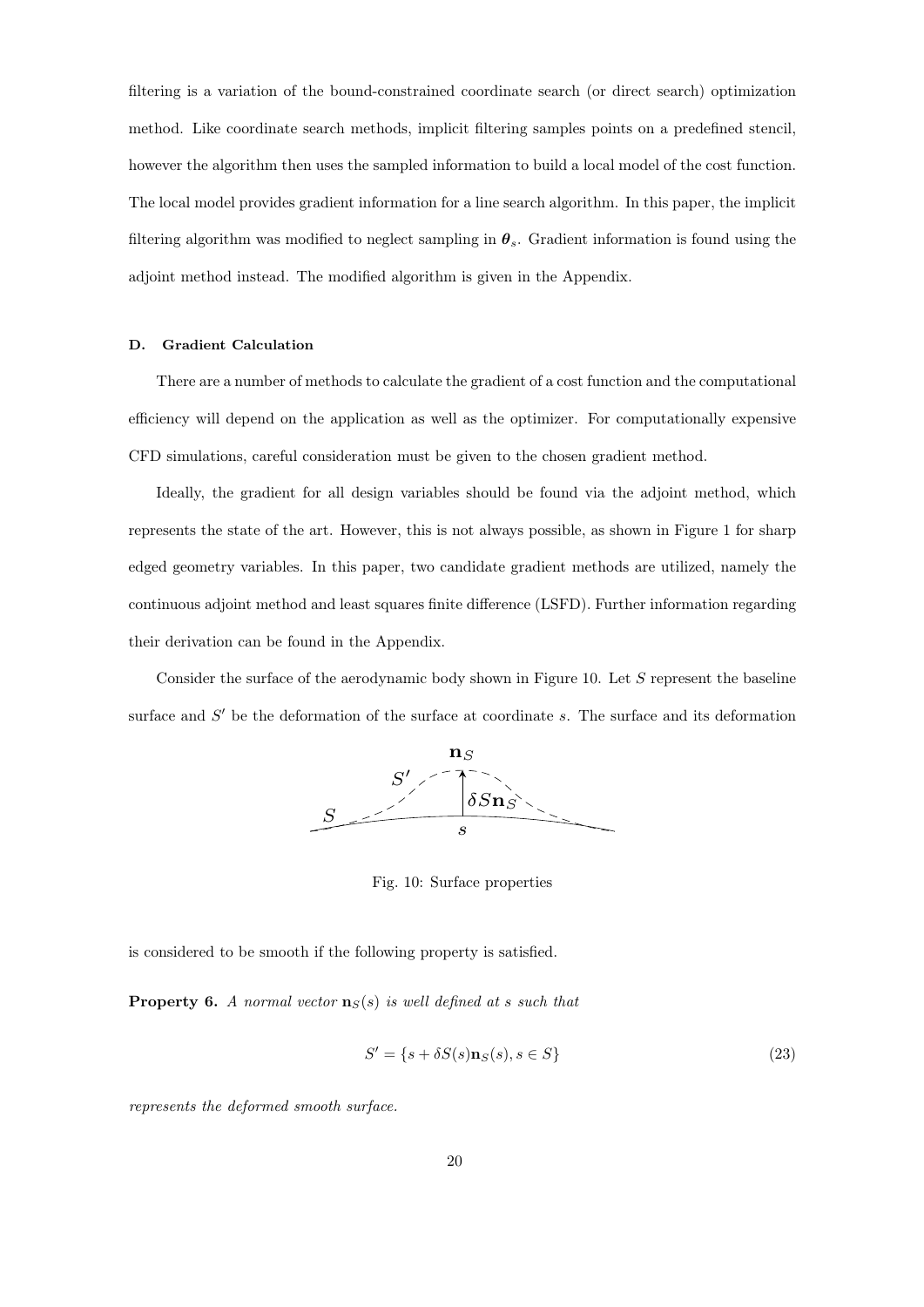If Property 6 is satisfied, which will be true for all design variables defined over smooth surfaces, then the adjoint method is applicable. Otherwise another gradient method will be required.

## Application to a Supersonic Missile

Table 1 shows the gradient of the lift coefficient cost function with respect to a selection of tail fin design variables calculated using LSFD, the continuous adjoint method and with the central finite difference method as a benchmark for comparison. The total computational time and number of CFD simulations for each method is also shown. Note that 12 design variables are evaluated which results in 24 simulations for both the LSFD and central finite difference method. It can be

| Variable    | Adjoint            | <b>LSFD</b> | Central FD Smooth |     |
|-------------|--------------------|-------------|-------------------|-----|
| $X_5$       | $-0.2519$          | $-0.2903$   | $-0.2909$         | Yes |
| $X_7$       | $-0.2296$          | $-0.2598$   | $-0.2600$         | Yes |
| $X_9$       | $-0.1621$          | $-0.1868$   | $-0.1875$         | Yes |
| $X_{10}$    | $-0.01852 0.08832$ |             | 0.08803           | No  |
| $X_{11}$    | 0.1048             | 0.2141      | 0.2123            | No  |
| Time (min)  | 3.79               | 19.69       | 101.1             |     |
| No. of      |                    |             |                   |     |
| simulations | $\overline{2}$     | 24          | 24                |     |

Table 1: Comparison of gradients for tail fin geometry calculated using various methods

seen that the continuous adjoint method is the fastest method requiring only two CFD simulations, but is not applicable for design variables over sharp geometries. LSFD is applicable for all design variables and is also faster than the central finite difference method. Note that the speed up for the LSFD method is due to error control of the CFD iterations (i.e. the parameter  $\gamma$ ), while the speed up for the adjoint method is due to both the nature of the method being independent of the number of design variables as well as the use of error control. The adjoint method is utilized for design variables  $\theta_{ad}$  defined over smooth surfaces (i.e. tail fin profile), and LSFD is utilized for design variables  $\theta_{ls}$  defined over sharp edges (i.e. nose tip and tail fin planform).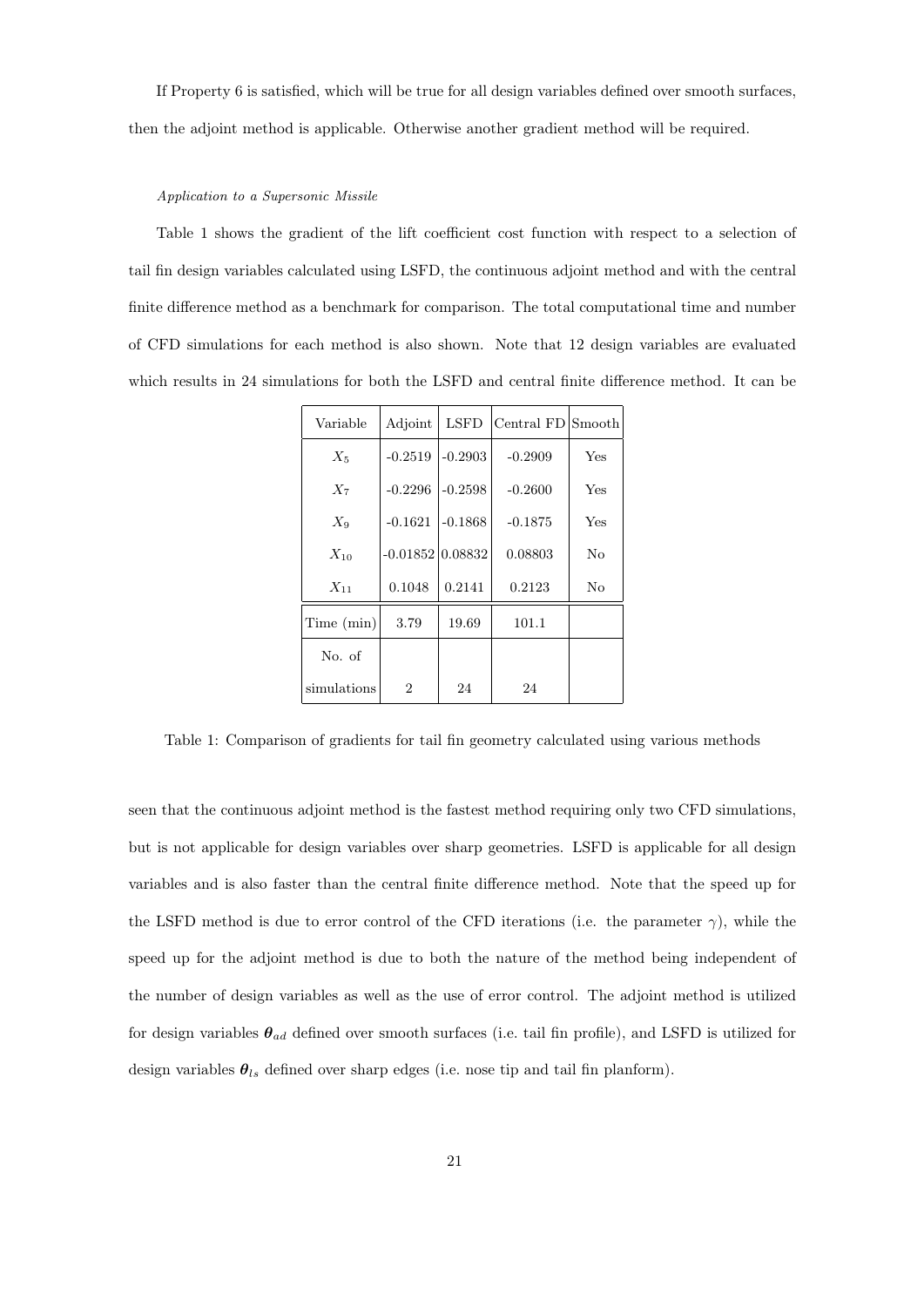## E. Convergence

Properties 1–3 relate to the plant model and controller, and satisfaction thereof implies that the approximation as slow and fast dynamics sufficiently resemble the real dynamical system. It has been shown that the design problem can be stated as a nested co-design optimization problem. It has also been shown that the cost function is differentiable which is a necessary condition for the deployment of gradient based optimizers. Properties 4 and 5 relate to the tolerance of the optimizer to inaccurate gradients. Lastly, Property 6 dictates if the adjoint method is suitable for the gradient calculation. If all above hold, then the optimization framework will converge to the vicinity of a minimum of the cost function.

The rate of convergence and accuracy of the solution will depend of the noise characteristics of  $\Phi(\gamma)$ , on the update law  $f(\cdot)$  of the optimizer and the relationship between the iterate k and parameter  $\gamma$ . If  $\Phi(\gamma)$  is small or if it decays quickly with increasing  $\gamma$ , then the computed gradient is more accurate. Similarly, if the update law  $f(\cdot)$  has a higher tolerance for inaccuracy in the gradient, then the optimizer will approach the minimum more quickly. In particular, the optimizer may converge to the solution without necessarily requiring  $\gamma$  to be large, resulting in faster computation of the gradient and also the overall optimization process. However, no claim is made that this proposed framework is always faster than other gradient-based approaches, only that in practice it has been observed to be faster for the given missile example.

## IV. Results

Two examples[2] will be presented in this section. The first is a tail fin planform optimization with the focus on the computational cost of the proposed framework. The relationship between controlling the error in computing the gradient and the convergence rate will be discussed. The second example optimizes the missile tail fin's planform and profile and also the nose geometry. The adjoint method is utilized for the gradient calculation for a subset of design variables. The computational advantage of utilizing gradients derived from the adjoint method in this framework is also highlighted. The missile model is initialized with zero normal acceleration with zero angle of attack at a freestream speed of Mach 2. A reference test case of a 10g positive and negative step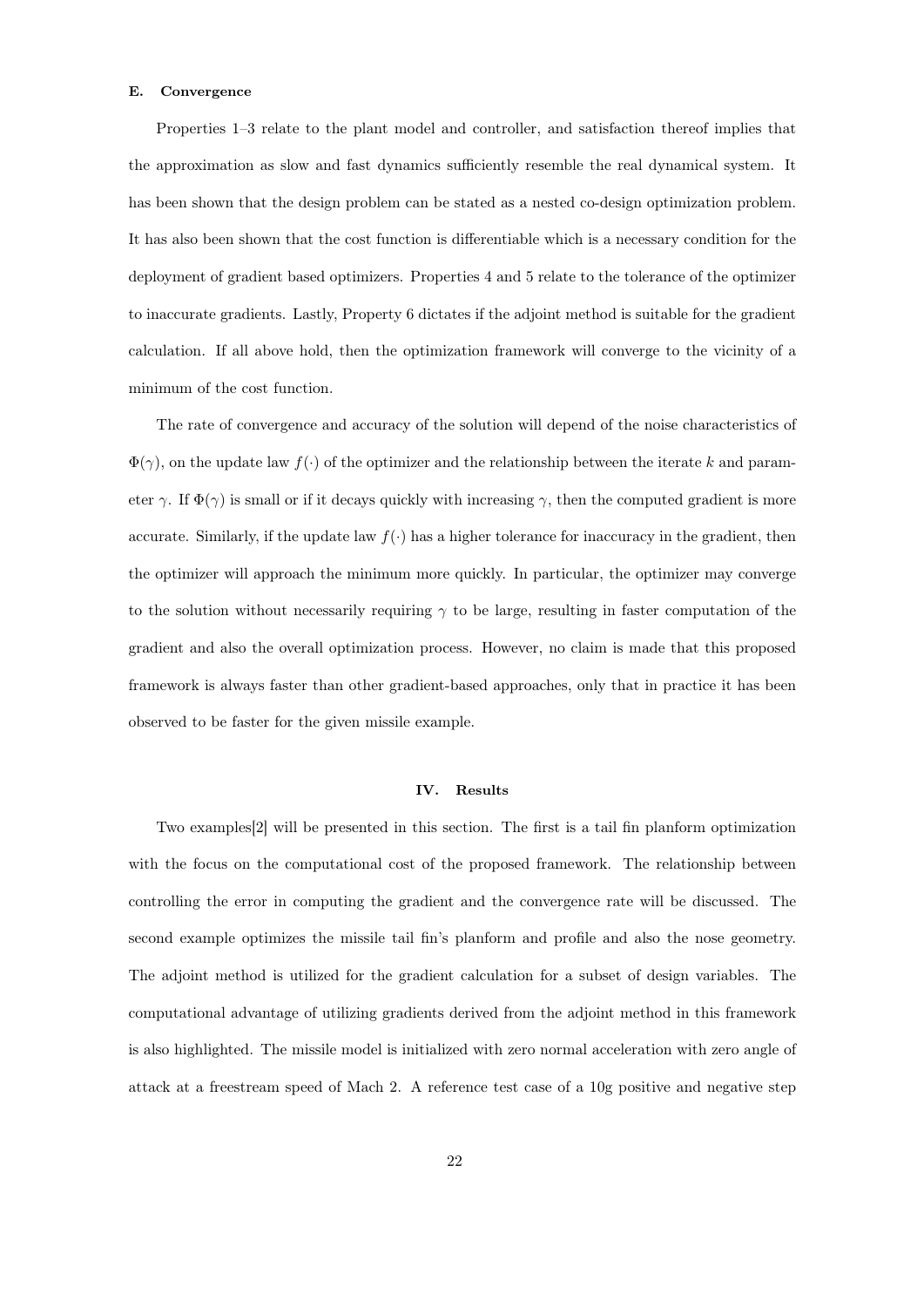change in commanded acceleration over a 3 second period is used, and fin deflection is saturated at 10 degrees. The cost function is taken from (19) and measures the integrated error between the achieved and commanded normal acceleration along with the integrated aerodynamic drag. The weighting parameter of the cost function is set to  $w = 5 \times 10^{-6}$ . The cost function is normalized according to

$$
\bar{J} = \frac{J}{J_0} \times 100\% \tag{24}
$$

where  $J_0$  is the cost of the initial design.

#### A. Tail fin planform optimization

In this example, the design variables are the tail-fin leading edge and wing span  $(X_{10}$  and  $X_{11}$ in Figure 6). The aerodynamic data for the missile body are taken directly from DATCOM since there is no deformation over the body. CFD simulations of the tail fin at  $\delta = 0^{\circ}, 2.5^{\circ}, 5^{\circ}, 7.5^{\circ}, 10^{\circ}$ are conducted. The control parameters are also optimized by the inner loop. Three optimization runs are conducted. In the first run, the residual error is controlled by  $\gamma = k$  and increases the CFD iterations over successive implicit filtering optimizer iterations (i.e. run with error control). In the second case, the CFD iterations are fixed so that the CFD simulation is considered fully converged and the residual error is small (i.e. run without error control). In the third case, MATLAB's interior point solver (which utilizes finite differencing) has been included for comparison. In the example, all three runs converged to the same optimal design.

Table 2 shows the optimized control parameters for the initial and final shape, that is, the control parameters after the inner-loop optimization. There is very little change to the optimal controller parameters, which suggests that the control parameters do not influence the cost function in this example.

| Shape                       | $\tau_c$                                          | $\zeta_c$ | $\omega_{cr}$ |
|-----------------------------|---------------------------------------------------|-----------|---------------|
| Original                    | $\left  0.1165 \right  1.7664 \left  105 \right $ |           |               |
| Optimized 0.1158 1.7626 105 |                                                   |           |               |

Table 2: Optimal control parameters for original and optimized tail fin planform shape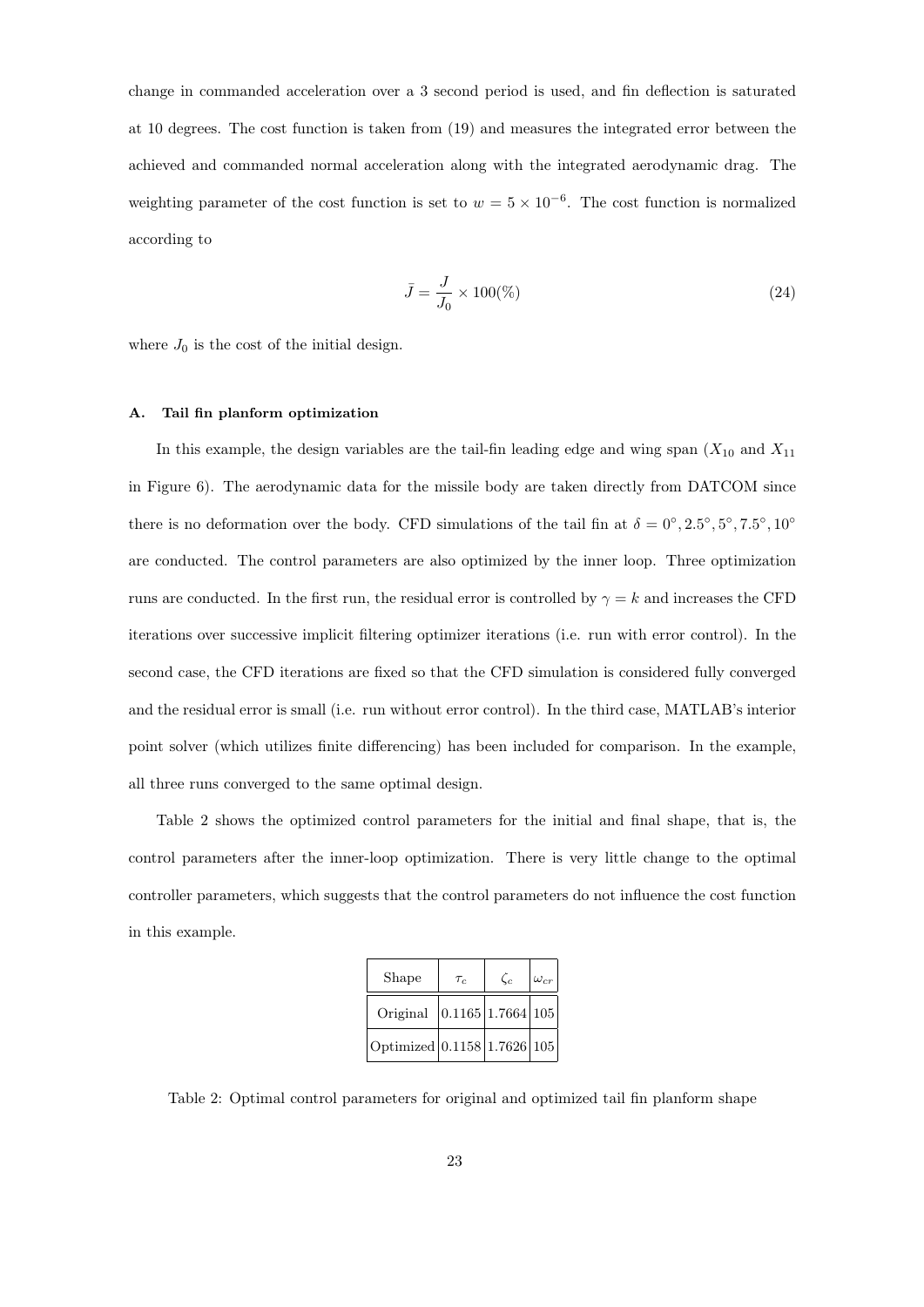The original and optimized tail fin shape are shown in Figure 11. It can be seen that the optimal planform shape favors a shorter wingspan and also a smaller wing sweep, which results in a low aspect ratio fin. A low aspect ratio result with control parameters that did not vary by much suggests that the optimization was only able to minimize the drag component of the cost function.



Fig. 11: Original and optimized shape of tail fin

Figure 12 shows the reduction in the normalized cost function against the computational time. It is noted that the reduction in the cost function is less than 1% and this suggests that the tail fin planform design variables are only very loosely related to the cost function for this example. The figure shows that implicit filtering with error control approaches the minimum in about 60% of the total time when compared to the interior point algorithm, and about  $40\%$  of the total time when compared to implicit filtering without error control. This result shows that if the properties of model and framework hold, then there is a computational advantage for using error control for optimization.

#### B. Nose, tail-fin planform and profile optimization

In this example, the nose and tail fin geometries are optimized.  $(X_1$  to  $X_3$  in Figure 5 and  $X_4$  to  $X_{11}$  in Figure 6). CFD simulations are required for both the missile body and tail fin. For the nose, CFD simulations are conducted at  $\alpha = 0^{\circ}, 4^{\circ}, 8^{\circ}, 12^{\circ}, 16^{\circ}$ , and for the tail fin, they are conducted at  $\delta = 0^{\circ}, 4^{\circ}, 8^{\circ}, 12^{\circ}$ . The gradients for the nose and tail fin planform design variables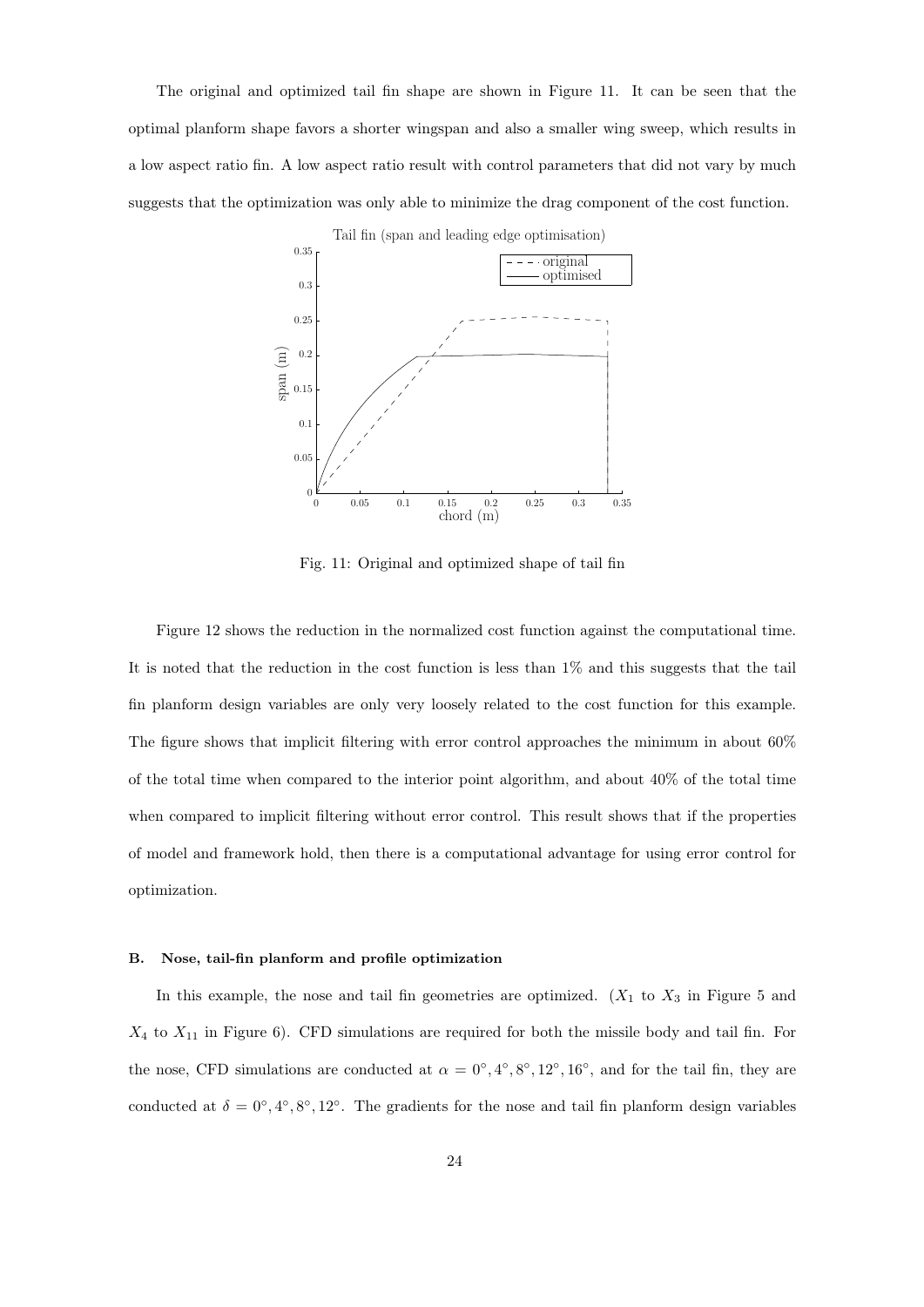

Fig. 12: Implicit filtering comparison with and without error control

are calculated using least squares finite differencing, while the gradients for the tail fin profile design variables are calculated using the adjoint method.

Two optimization cases are presented. Firstly, only the nose and the tail fin planform are optimized, that is, the design variables utilizing the adjoint method are omitted. Secondly, the nose, tail fin planform and profile are optimized. The result of the optimized nose and planform shape are the same for both cases and is shown in Figure 13. Note that the body of the missile, i.e. between  $1.4m$  and  $3.6m$ , has been omitted in the diagram so that differences in the nose and tail fin shape is more easily observable. It can be seen that the shape of the optimized nose is sharper and that the shape of the optimized tail fin is the same as the optimized result in the previous example. In order to compare the profile shape, cross-sections through the tail fin are shown in Figures 14 and 15. The cross-sections are uniformly spaced and are labeled with increasing numbers to indicate the distance away from the missile body. Figure 14 shows the profile shape where only the planform has been optimized. Figure 15 shows the tail-fin where the planform and profile have been optimized. It can be seen that the height of the profile has been optimized such that it is almost uniform, but with a slight bulge in the middle of the fin. Note that the height of the tail fin profile is not at the lower limits set in the optimizer, and this suggests that there is a trade-off between maneuverability and aerodynamic drag for the profile design variables.

Table 3 shows that the controller parameters have changed from the original, and unlike in the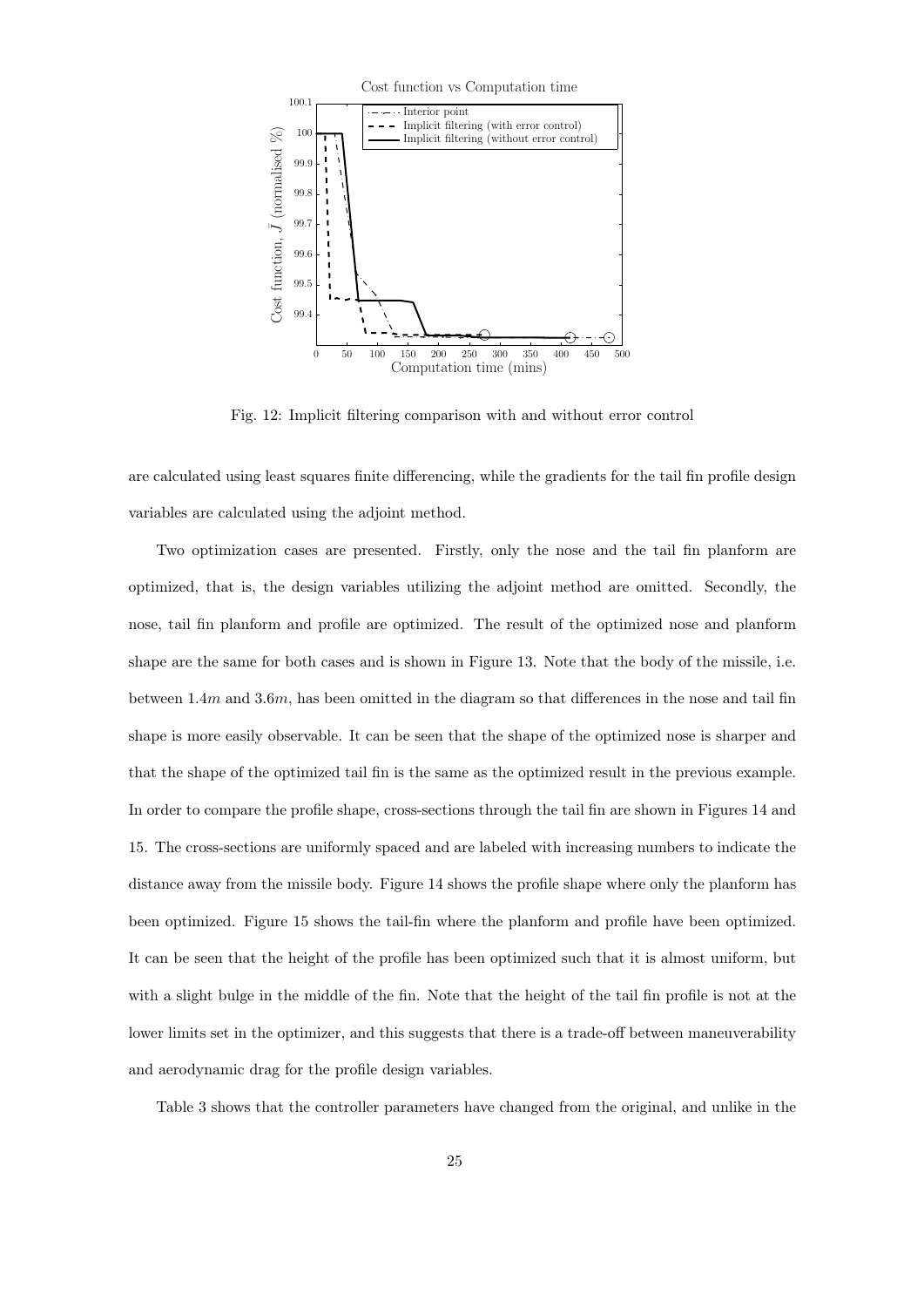

Fig. 13: Shape of original and optimized missile (body of missile omitted)



Fig. 14: Cross sections of planform optimized tail fin shape (i.e. the chord shown here has not changed). The cross sections are labeled 1-5 as they move uniformly away from the missile body.

previous example, this means that the geometry variables and controller parameters are coupled.

The normalized cost function versus the total optimization time are shown in Figure 16. By optimizing the nose and tail-fin planform, there is an 11% reduction in the cost function relative to the original design. Including the tail fin profile yields an additional 4% improvement. This is an interesting result, as there is a marked improvement to the cost, yet the changes to the tail fin profile are small relative to the entire missile (the deformation of the tail fin is of two orders of magnitude smaller compared to the total length of the missile). On the computational aspect,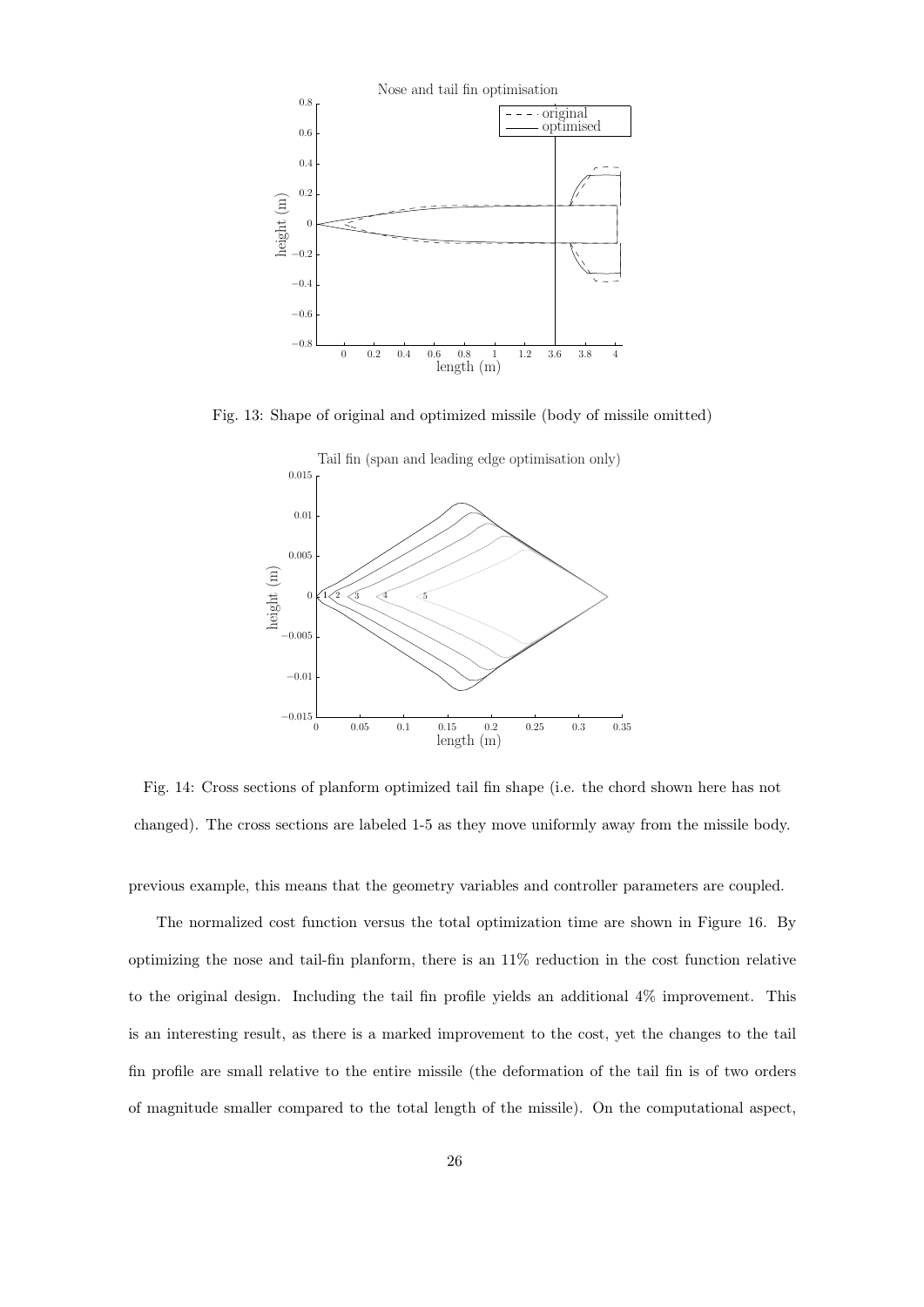

Fig. 15: Cross sections of planform and profile optimized tail fin shape. The cross sections are labeled 1-5 as they move uniformly away from the missile body.

| Shape                               | $\tau_c$          | $\zeta_c$         | $\omega_{cr}$ |
|-------------------------------------|-------------------|-------------------|---------------|
| Original                            |                   | 0.0804 1.4759 105 |               |
| Nose & planform $0.0854 1.5176 105$ |                   |                   |               |
| Nose, planform                      | 0.0850 1.5136 105 |                   |               |
| $&$ profile                         |                   |                   |               |

Table 3: Optimal control parameters for original and optimized nose & fin shapes

the number of design variables utilizing the adjoint method is more than twice that of the other geometry variables, yet the optimization time is not significantly increased. It can be seen that it is better to utilize the adjoint method where possible, that is, for design variables where Property 6 is satisfied. Indeed, one of the benefits of the optimization framework is that the designer need not be too worried about the computational effort when adding geometry design variables. Together with the flexibility of choosing the gradient method and the tolerance to noise in the optimizer means that this framework could lead to unexpected improvements in the optimized design.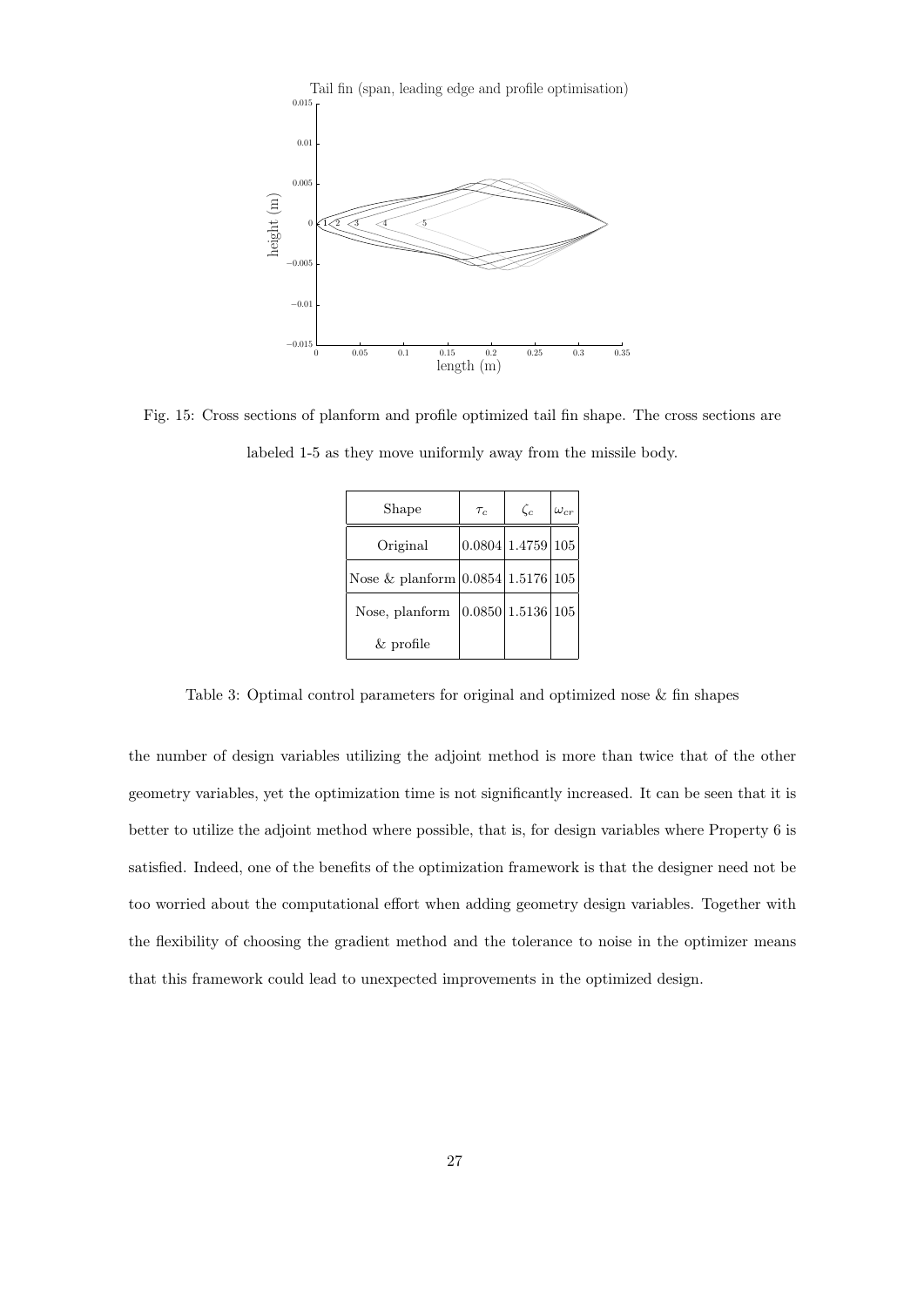

Fig. 16: Total optimization time of nose and fin

#### V. Conclusions

A framework for the optimization of a controlled aerodynamic system has been developed and it has been shown to successfully optimize a missile's shape and control design parameters. Two of the system's properties are exploited in order to perform efficient dynamic MDO. Firstly, the time-scales of the system are identified and a nested co-design optimization architecture is deployed. Secondly, surrogate models are utilized in estimating the aerodynamic maps as well as the cost function to reduce the computational burden of CFD simulations. This framework has provided flexibility in the setup of the optimization problem, where various methods for the gradient calculation can be incorporated. It is also less restrictive than the discrete adjoint method, as it allows coupling of various specialized simulators (including closed source simulators).

It has been shown that controlling the error of the gradient computed by the optimizer leads to a speed up in the optimization time. This is particularly useful when utilizing computationally expensive models such as CFD simulations. Examples provided in the paper show that the framework is particularly useful in the optimization of supersonic vehicle shapes and is capable of dealing with both sharp and smooth geometry design parameters.

To improve the fidelity of the model, more representative fluid flow equations can be implemented in the CFD solver, such as the Reynolds-averaged Navier-Stokes (RANS) equations with an associated turbulence model. Convexity is a property of the optimization metric and if the opti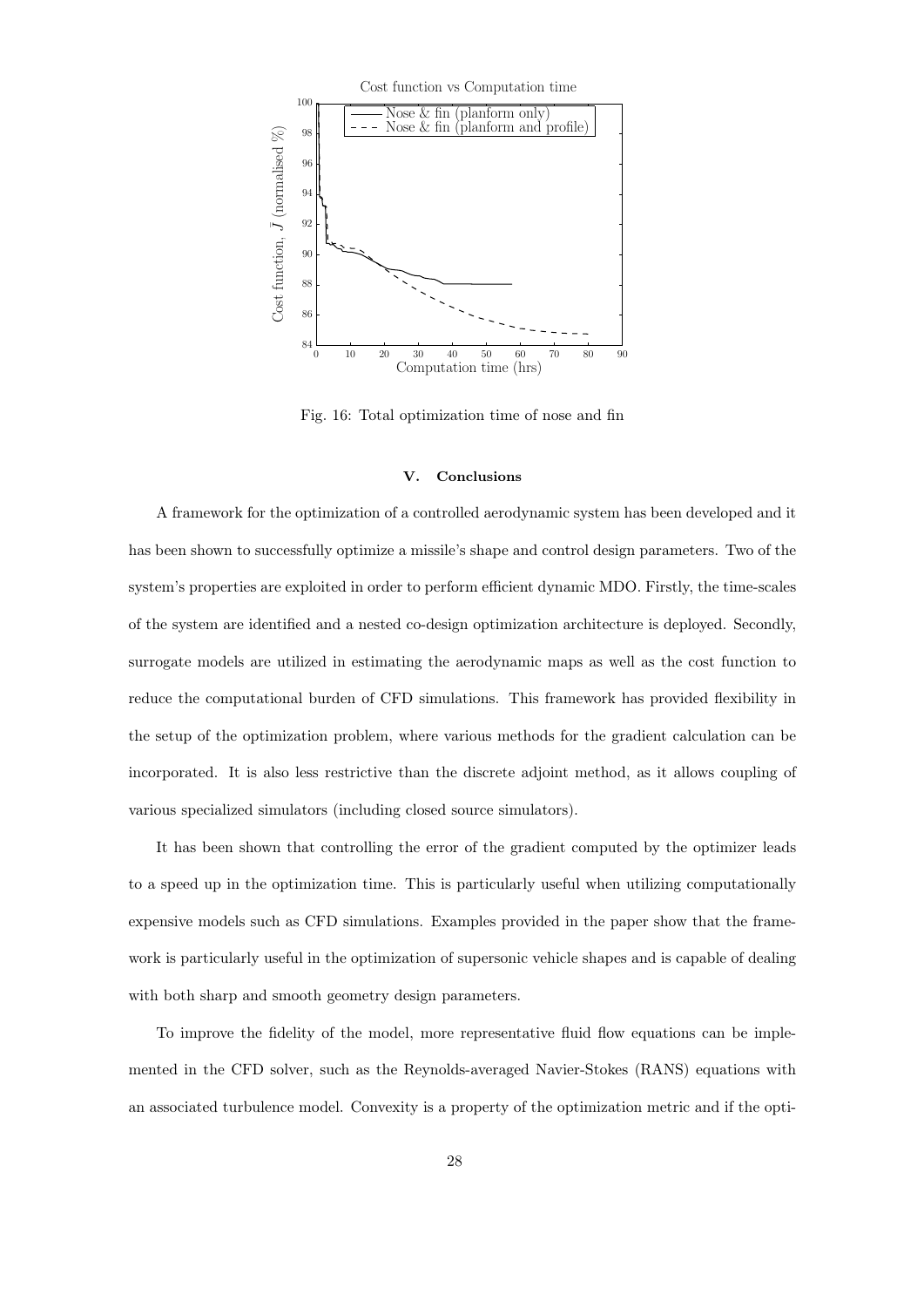mization surface is non-convex, a multi-start approach can also be used to increase the likelihood of finding the global optimum. Other candidate systems that satisfy the necessary system properties can be applied to the framework. For example, an electromagnetic system where the shapes of the rotors and stators are optimized has a similar time-scale separation between the electrical and mechanical states. They also rely on electromagnetic field simulations that are computationally intensive. Such systems are natural candidates for this optimization framework.

#### Appendix

The gradient methods and the implicit filtering optimization algorithm presented here are not new methods, but are reproduced here for the reader's convenience.

## A. Least squares finite difference method[? ]

The least squares finite difference method calculates the gradient based on a linear least squares fit of sampled points. Let  $V = \{v_1, \ldots, v_K\}$  be the stencil search directions. For a central differencing stencil, the search directions are  $\mathbf{V} = \{I_N, -I_N\}$  and  $K = 2N$ . To calculate the gradient, the cost function is evaluated at some point  $\theta_{ls}$  in the design space and points on the stencil  $\mathbf{S}(\theta_{ls}, h, \mathbf{V}) = \{ \mathbf{Z} | \mathbf{Z} = \theta_{ls} + h \mathbf{v}_k, 1 \leq k \leq K \},$  where h is the finite difference step size. This gives the gradient

$$
\frac{\mathrm{d}J}{\mathrm{d}\theta_{ls}} = \frac{1}{h} \delta J(\theta_{ls}, h, \mathbf{V}) \mathbf{V}^{\dagger},\tag{25}
$$

where

$$
\delta J(\boldsymbol{\theta}_{ls}, h, \mathbf{V}) = \begin{bmatrix} J(\boldsymbol{\theta}_{ls} + h\mathbf{v}_1) - J(\boldsymbol{\theta}_{ls}) \\ J(\boldsymbol{\theta}_{ls} + h\mathbf{v}_2) - J(\boldsymbol{\theta}_{ls}) \\ \vdots \\ J(\boldsymbol{\theta}_{ls} + h\mathbf{v}_K) - J(\boldsymbol{\theta}_{ls}) \end{bmatrix}
$$
(26)

and  $V^{\dagger} := V^T (VV^T)^{-1}$  is the pseudoinverse of V. Note that a central differencing stencil requires  $2N + 1$  simulations.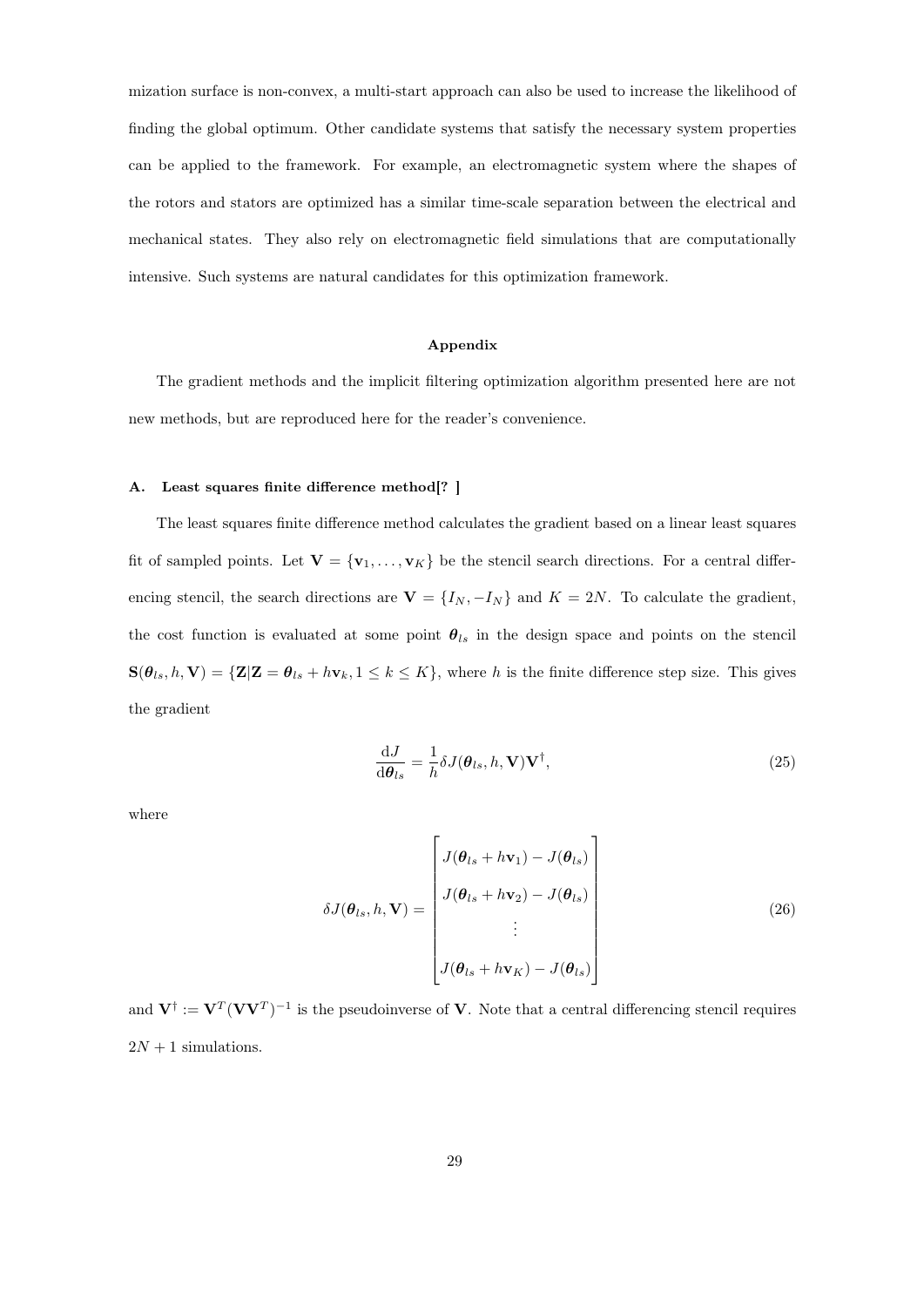## B. Continuous adjoint method [? ? ? ]

The continuous adjoint method is typically applied to calculate the gradient of static steady-flow aerodynamic costs such as the lift or drag. In order to calculate costs of dynamic systems, the chain rule is utilized, where

$$
\frac{\mathrm{d}J}{\mathrm{d}\theta_{ad}} = \sum_{k} \frac{\partial J}{\partial \hat{\mathbf{F}}(\mathbf{x}_{a,k}(t), \mathbf{u}_k(t))} \frac{\mathrm{d}\hat{\mathbf{F}}(\mathbf{x}_{a,k}(t), \mathbf{u}_k(t))}{\mathrm{d}\theta_{ad}}
$$
(27)

and where  $\{\mathbf{x}_{a,k}(t), \mathbf{u}_k(t)\}\)$  are the k steady-state points over which the interpolated map  $\hat{\mathbf{F}}(\cdot, \cdot)$  has been evaluated. On the right hand side of (27), the first term is the sensitivity of the cost with respect to the map and the second term is the sensitivity of the map with respect to the design variables. A straightforward, albeit naive, calculation of the second term in (27) is to calculate the gradient via the adjoint method for each value in the map  $\mathbf{\hat{F}}(\cdot,\cdot)$  over the k points. In the missile example given in the paper,  $\hat{\mathbf{F}}(\cdot,\cdot)$  has three components (see Equation (16)) and so will require a total of  $3k$  adjoint CFD simulations. The total number of adjoint CFD simulations can be reduced to k simulations. First note that the lift, drag and pitching moment are a class of functions that can be written as

$$
\hat{\mathbf{F}} = \int_{S} \mathbf{d} \cdot (p \mathbf{n}_{S}) ds,
$$
\n(28)

where **d** is a force projection vector, p is the pressure and  $\mathbf{n}_S$  is the local normal vector on the surface. Set

$$
\mathbf{d} = \frac{\partial J}{\partial \hat{\mathbf{F}}(\mathbf{x}_{a,k}(t), \mathbf{u}_k(t))} \mathbf{G},\tag{29}
$$

where the derivatives of J with respect to  $\hat{\mathbf{F}}(\mathbf{x}_{a,k}(t), \mathbf{u}_k(t))$  are found using finite differences [3] and each row of G in equation (29) corresponds to the forces and moments in the map  $\mathbf{\hat{F}}(\cdot,\cdot)$ . For the tail-fin, where the pose only consists of the fin deflection  $\delta$ , define

$$
\mathbf{G} := \frac{1}{C_{\infty}} \begin{bmatrix} \cos \delta & \sin \delta & 0 \\ -\sin \delta & \cos \delta & 0 \\ 0 & 0 & \frac{-(x-x_0)}{L_{ref}} \end{bmatrix},
$$
(30)

where  $C_{\infty} = \frac{1}{2}V^2 \rho_{\infty}^2 A_z$ .  $\rho_{\infty}$  is freestream density,  $L_{ref}$  is the reference length and  $A_z$  is the reference area. Equations (29) and (30) are implemented in (27) so that only k adjoint simulations are required.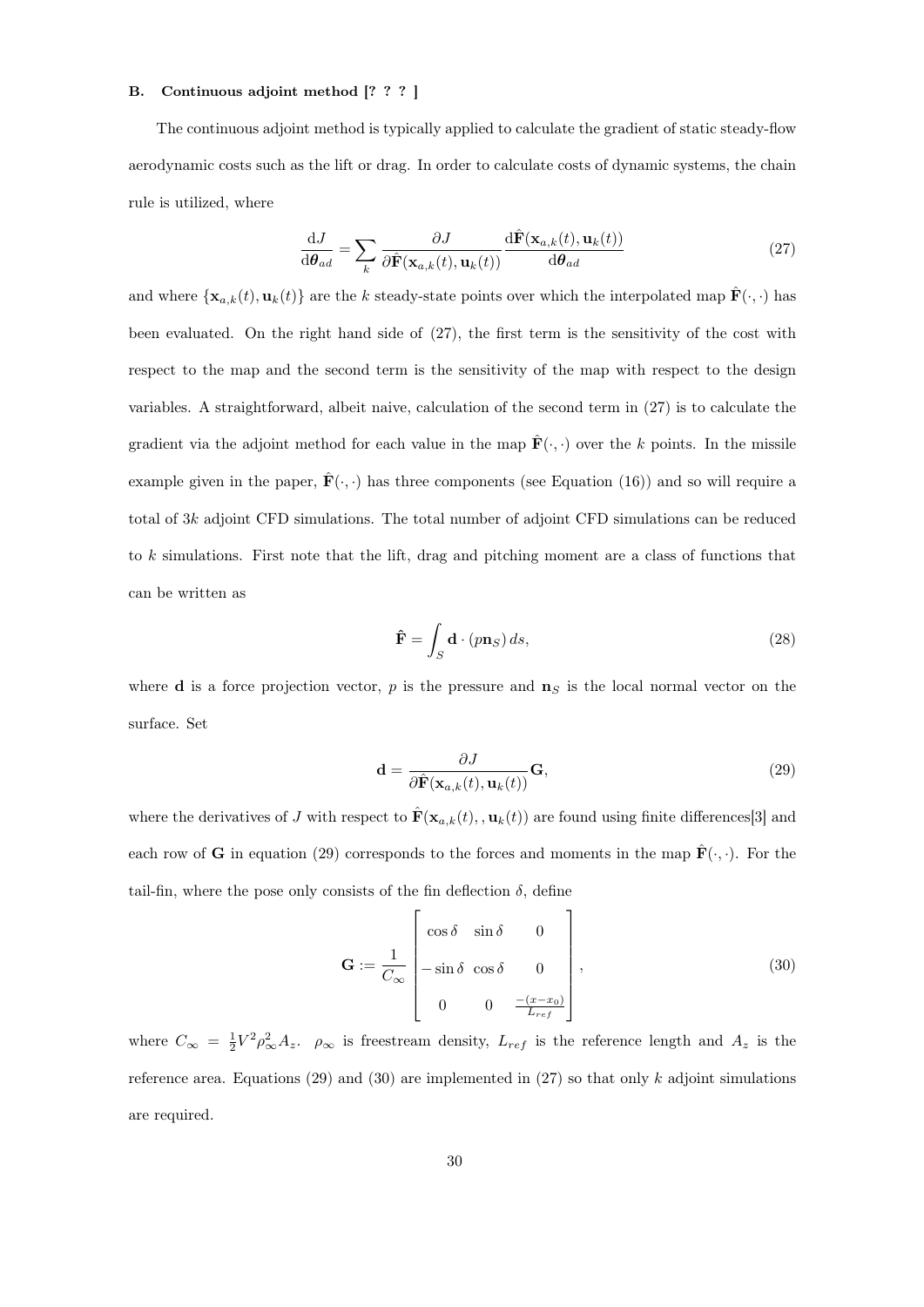Now, the derivation of the adjoint method is described. The interpolated map  $\hat{\mathbf{F}}(\cdot,\cdot)$  is a function of the fast states, z, and design variables,  $\theta_{ad}$ . By calculus of variations, a change in  $\theta_{ad}$  results in a change in the map,

$$
\delta \hat{\mathbf{F}} = \frac{\partial \hat{\mathbf{F}}}{\partial \mathbf{z}} \delta \mathbf{z} + \frac{\partial \hat{\mathbf{F}}}{\partial \theta_{ad}} \delta \theta_{ad}.
$$
\n(31)

It can be expensive to compute variations in the fast states,  $\delta z$ , that is, each variation will require an additional CFD simulation. The aim of the adjoint approach is to eliminate this term in (31). Suppose that partial differential equations of the form (2c) is introduced as an equality constraint

$$
R\left(\mathbf{z},\boldsymbol{\theta}_{ad}\right)=0.\tag{32}
$$

The variation in (32) is

$$
\delta R = \left[\frac{\partial R}{\partial \mathbf{z}}\right] \delta \mathbf{z} + \left[\frac{\partial R}{\partial \theta_{ad}}\right] \delta \theta_{ad} = 0. \tag{33}
$$

Equation (31) can be combined with (33) via a Lagrange Multiplier  $\psi$ , which gives

$$
\delta \hat{\mathbf{F}} = \frac{\partial \hat{\mathbf{F}}}{\partial \mathbf{z}} \delta \mathbf{z} + \frac{\partial \hat{\mathbf{F}}}{\partial \theta_{ad}} \delta \theta_{ad} - \psi \left( \left[ \frac{\partial R}{\partial \mathbf{z}} \right] \delta \mathbf{z} + \left[ \frac{\partial R}{\partial \theta_{ad}} \right] \delta \theta_{ad} \right)
$$

$$
= \left\{ \frac{\partial \hat{\mathbf{F}}}{\partial \mathbf{z}} - \psi \left[ \frac{\partial R}{\partial \mathbf{z}} \right] \right\} \delta \mathbf{z} + \left\{ \frac{\partial \hat{\mathbf{F}}}{\partial \theta_{ad}} - \psi \left[ \frac{\partial R}{\partial \theta_{ad}} \right] \right\} \delta \theta_{ad}.
$$
(34)

Choose  $\psi$  such that

$$
\left[\frac{\partial R}{\partial \mathbf{z}}\right]\psi = \frac{\partial \hat{\mathbf{F}}}{\partial \mathbf{z}}.
$$
\n(35)

Equation (35) is called the adjoint equation. With an appropriately defined flow field and boundary conditions, this adjoint PDE can be implemented and solved using components of the same code used to solve (2c).

Substituting (35) into (34) eliminates the term  $\delta z$ . The change in the cost functional is

$$
\delta \hat{\mathbf{F}} = \frac{\mathrm{d}\hat{\mathbf{F}}}{\mathrm{d}\theta_{ad}} \delta\theta_{ad},\tag{36}
$$

where the gradient is given by

$$
\frac{\mathrm{d}\hat{\mathbf{F}}}{\mathrm{d}\boldsymbol{\theta}_{ad}} = \frac{\partial \hat{\mathbf{F}}}{\partial \boldsymbol{\theta}_{ad}} - \psi \left[ \frac{\partial R}{\partial \boldsymbol{\theta}_{ad}} \right]. \tag{37}
$$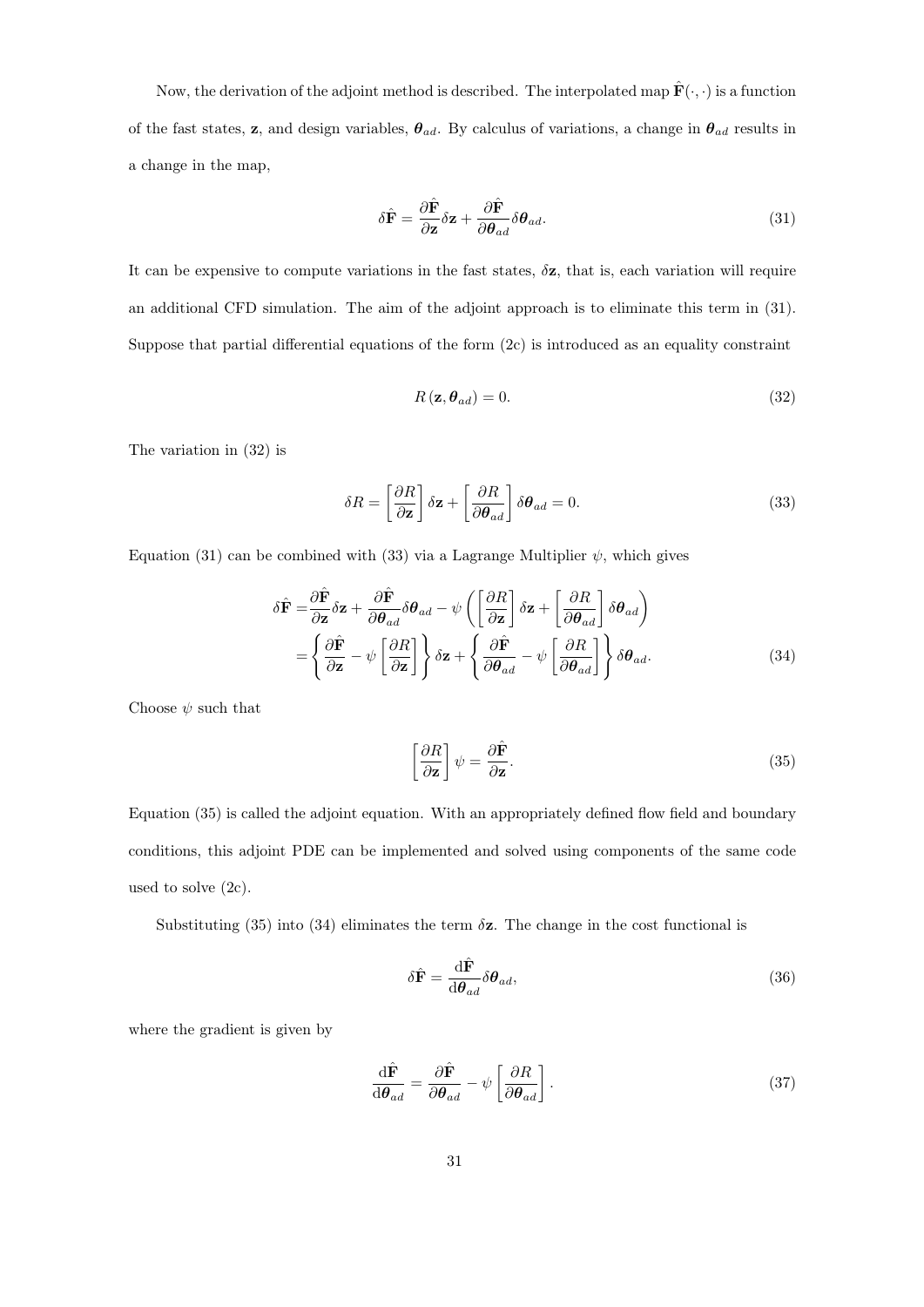# Implicit Filtering [? ]

# Algorithm 1.

- 1. Note the upper and lower bounds of all design variables and scale them such that  $\Omega = \{ \theta_f \in$  $R^N |0 \leq \theta_j \leq 1$  for  $j = \{1, 2, ..., N\}$ . Let the initial design be scaled to  $\theta_{f,0} \in \Omega$ . Scale the cost function  $J(\cdot)$  by  $\frac{1}{1.2J(\boldsymbol{\theta}_{f,0})}$ .
- 2. Let Q be the maximum number of iterations of the algorithm. Let  $\mathbf{\Gamma} = [\gamma_1, \gamma_2, ..., \gamma_Q]$  be an error vector to control the error of the computed cost function. It is required from Property 4 that the selection of successive  $\gamma$  values be increasing so that the noise level decrease as the algorithm proceeds.
- 3. Initialize the current design point  $\theta_c = \theta_{f,0}$ , the step size  $h = 0.5$ , error control  $\gamma = \gamma_1$ , the Hessian  $H = I$  and iteration level  $k = 1$ .
- 4. Let  $\tau > 0$  be the termination constant. The value  $||\tau h||$  is used to determine when to terminate the search at each iteration level  $k$ .
- 5. While  $k \leq Q$ :
	- (a) Evaluate the cost function at  $J(\theta_c, \gamma)$ .
	- (b) Compute the gradient  $\nabla J(\theta_c, \gamma)$ . The gradient can be calculated, for example, by using either least squares finite differencing (25) or the adjoint method (27). If least squares finite differencing is used, then store the value of the cost function at each stencil point as well.
	- (c) If  $||\boldsymbol{\theta}_c \mathcal{P}(\boldsymbol{\theta}_c \nabla J(\boldsymbol{\theta}_c, \gamma))|| < \tau h$  go to step (5f), where  $\mathcal{P}(\cdot)$  is the projection operator.
	- (d) Set the line search design point  $\theta_+ = \theta_c$ .
	- (e) While  $||\boldsymbol{\theta}_+ \mathcal{P}(\boldsymbol{\theta}_+ \nabla J(\boldsymbol{\theta}_+,\gamma))|| \geq \tau h$ :
		- i. Update the model Hessian H using the BFGS quasi-Newton method [? ].
		- ii. Determine the search direction,

$$
\mathbf{s} = -\mathbf{H}^{-1} \nabla J(\boldsymbol{\theta}_+)
$$